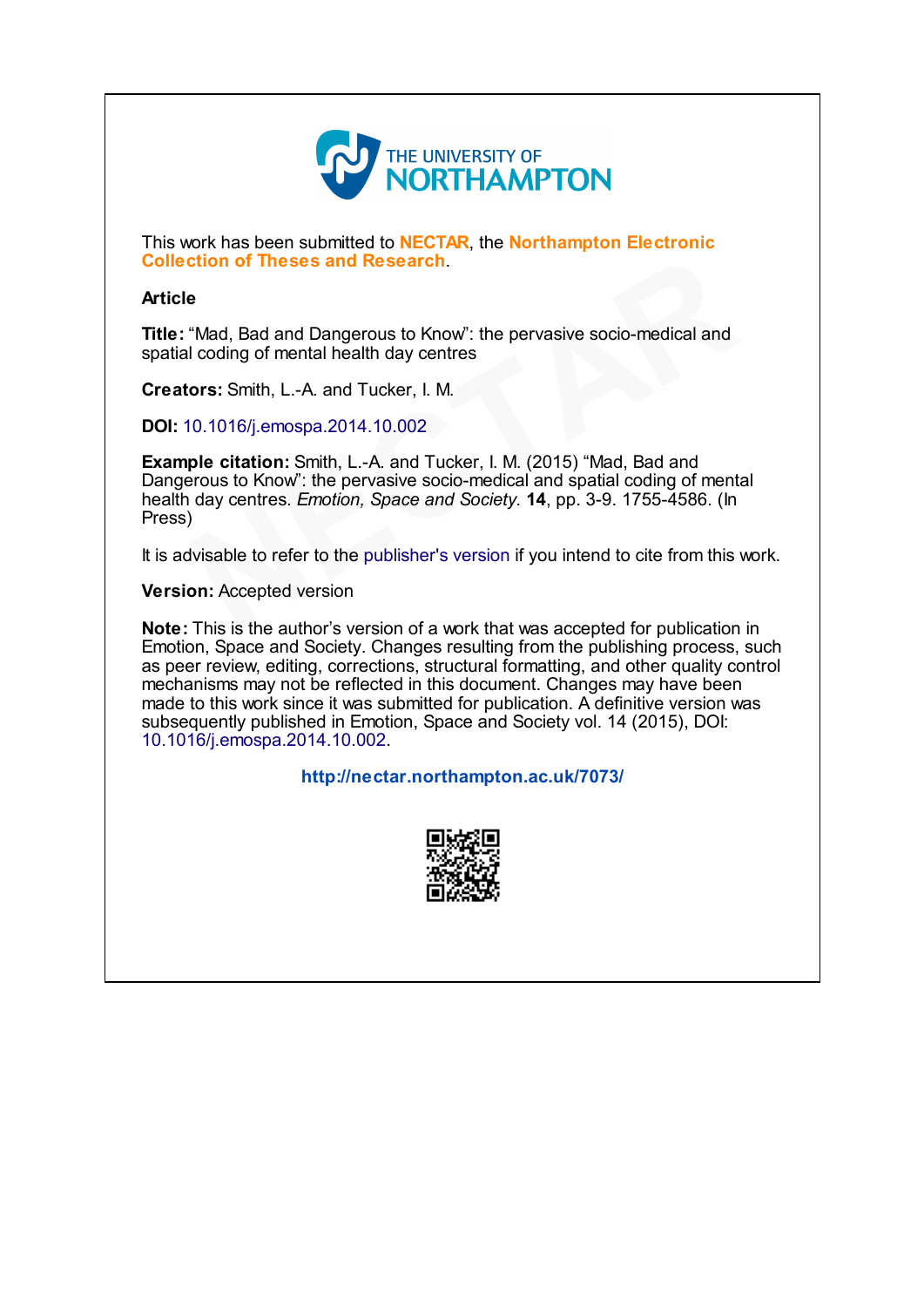#### **Abstract**

This paper explores the experiences of long-term, mental health service users in community day centres. Academic literature often focuses on macro-level analysis of the social, political and geographical position with society of those with mental health distress. In doing so service users can be positioned as a largely homogenous group who often reside at the boundaries of society due to the negative social representations of mental distress. Community spaces, such as day centres, can be presented as 'therapeutic spaces', in which service users engage in consensual and non-judgemental behaviour. Such accounts suggest a high level of mutual camaraderie exists within day centres. However, this approach can negate the realities encountered by service users on a daily basis, where perceived associations with medical ascriptions such as 'depression' and 'schizophrenia' can influence service users' identity and behaviour, and acceptance by other members. In this paper we develop a *relational* understanding of the production of day centre space, constituted through discursive and materially-embodied forces. We argue that Spinoza's writings on affect are a particularly useful way to analyse the ways that service user experience is produced through practices that incorporate social and individual discursive activity, which comes to be indelibly linked to bodies' "capacities to act". In doing so we hope to emphasise how important embodied relational dynamics are to the production and experience of day centres, and the potential value of a Spinozist account of affect to do so. Consequently the paper works up an argument that key spaces in community mental health be explored in terms of the way spaces are produced through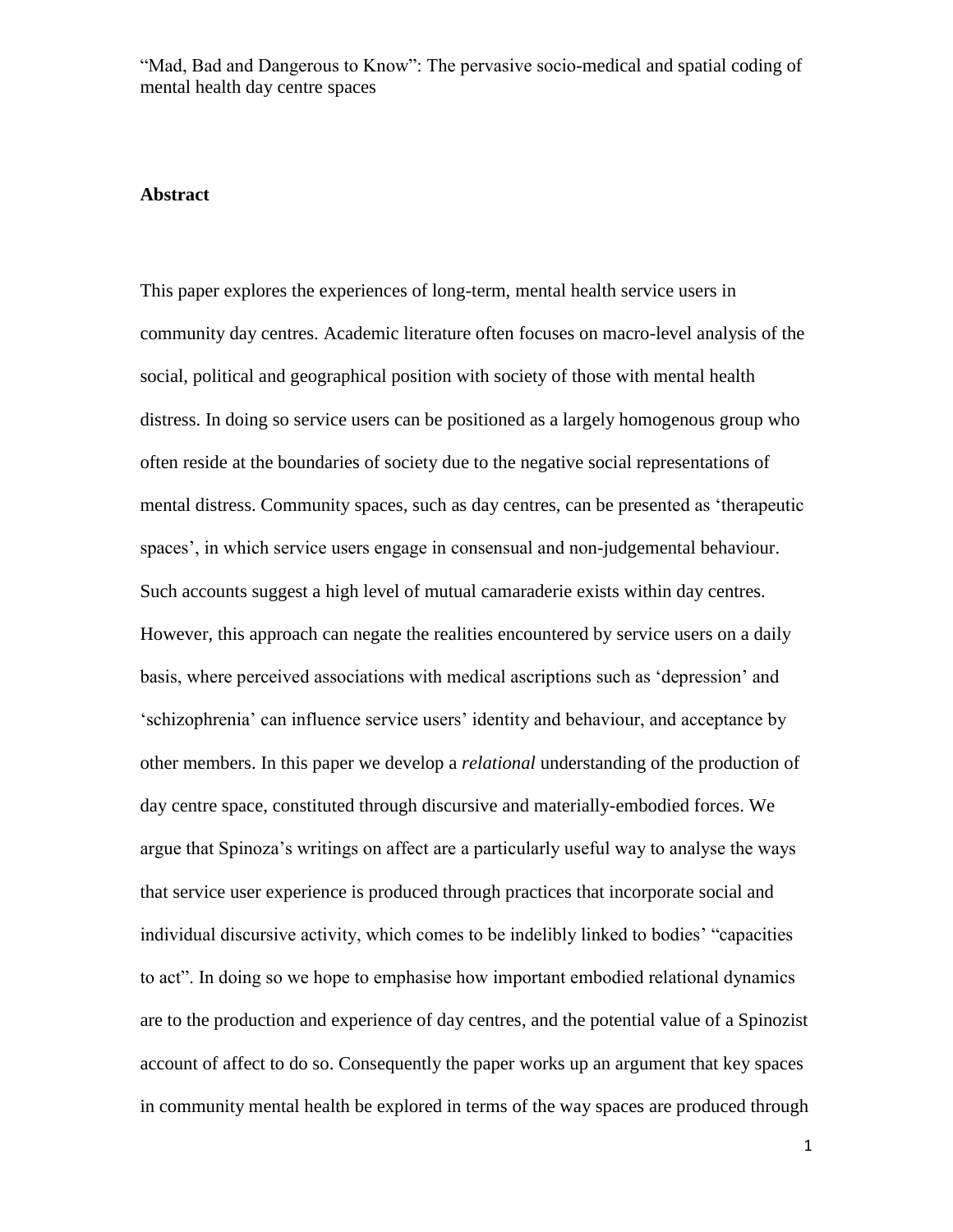affective practices that are inter-personal, rather than shaping service users as a homogenous group. Key to this process, as we will see, is the role of perceived diagnostic identity, derived from embodied activity, as an organising affective force.

### **Keywords**

Space, psychiatric diagnosis, affect, Spinoza, exclusion

### **Introduction**

 $\overline{\phantom{a}}$ 

In this paper, we set out to explore the multiple ways in which the perceived diagnostic identities of service users become *affective* forces that spatially organise community mental health day centres<sup>1</sup>. We will see that cultural understandings of particular psychiatric diagnosis (e.g. schizophrenia, depression) shape the narratives and social practices that permeate day centres. Day centres can be heterogeneous landscapes, with imagined and real boundaries, as well as spaces of performance and negotiation based on the consensual psychological and behavioural norms associated with cultural perceptions regarding mental distress. However, these positions of multiplicity can create tensions, which trouble the notion that day centres always provide a therapeutic space (Hall  $\&$ Cheston, 2002). Furthermore, knowledge of how day centres are structurally organised, such as through the specificity of functions of certain rooms (e.g. anger management, counselling) does not always relate to the reality of the affective ordering work at play through inter-personal embodying of perceived diagnostic identities. We seek to analyse,

<sup>1</sup> Mental health day centres will also be referred to as day centres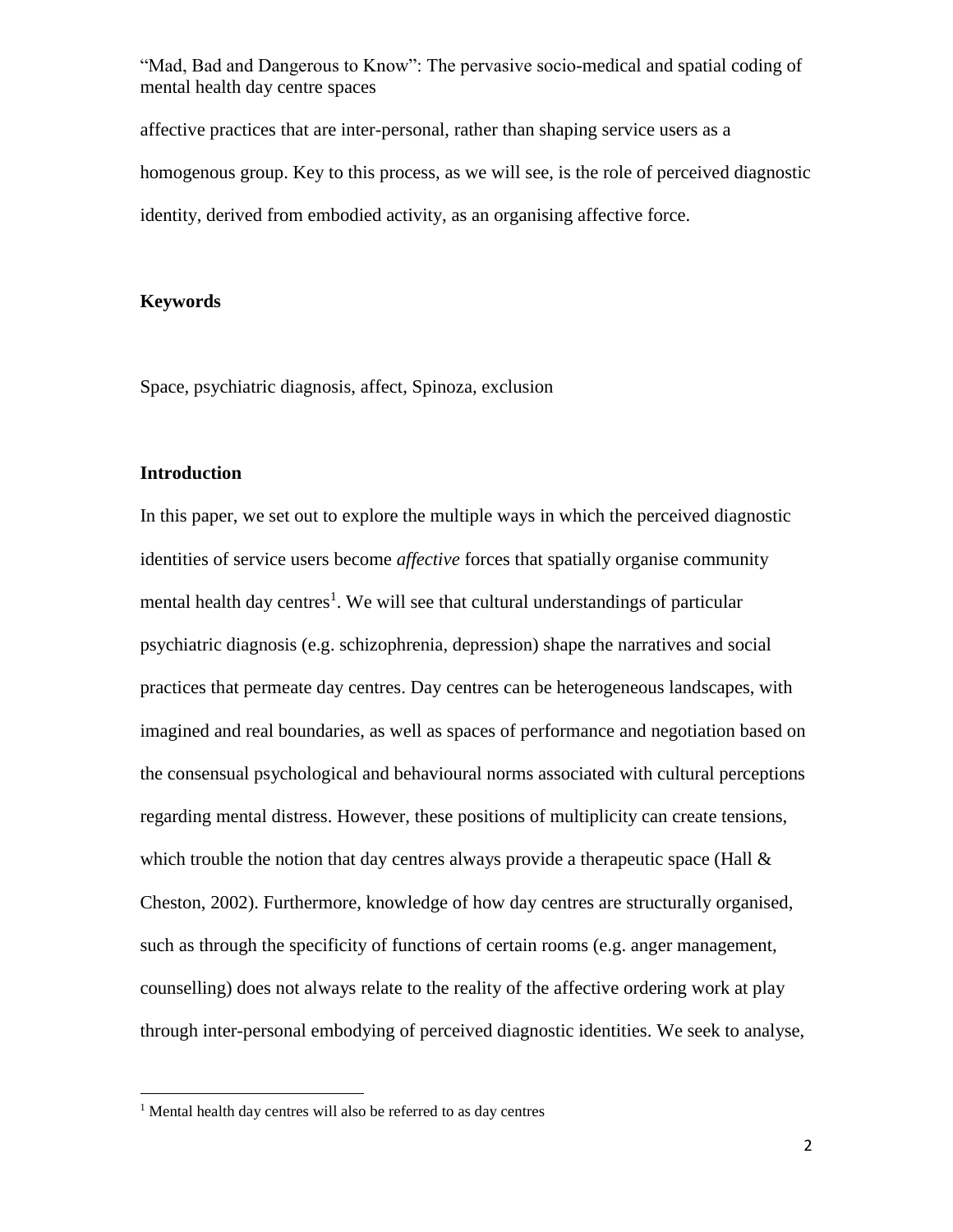through a three-form methodological approach, how bodies and affect intertwine and move in the everyday 'making' of day centres. A 'diagrammatic' approach is developed that aims to provide insight into the relational and spatial ways that service users come to embody community spaces.

Community day centres have been subject to social scientific analysis, particularly in geographies of mental health (e.g. Parr, 1999). Analysis has often framed those spaces as allocated for the 'the other'*,* the 'insane' (Parr, 1999), and focused on the societal implications of the shift from institutional to community care, and the role of day centres within this (Sibley, 1995). In such analysis mental distress is spatially homogenised through categorising service users as a whole, rather than as a set of people with diverging diagnoses that share the same space (the day centre). This makes sense when one considers political, social and economic pressures, e.g. it would not be feasible to fund and maintain a space solely allocated for Borderline Personality Disorder. Moreover, we know there are many advocates of a non-diagnostic approach, largely due to the considerable issues present with psychiatric diagnosis (Boyle 2002), and therefore focusing on diagnosis can be to the detriment of those who receive such labels (Cromby, Harper and Reavey, 2013).

However, the everyday reality of day centres is that they are populated with service users that have received a psychiatric diagnosis, with many aware of the wider negative connotations that such a diagnosis can bring. Such negative consequences, in terms of discrimination and social stigma, can then feature as a prime determinant of identity,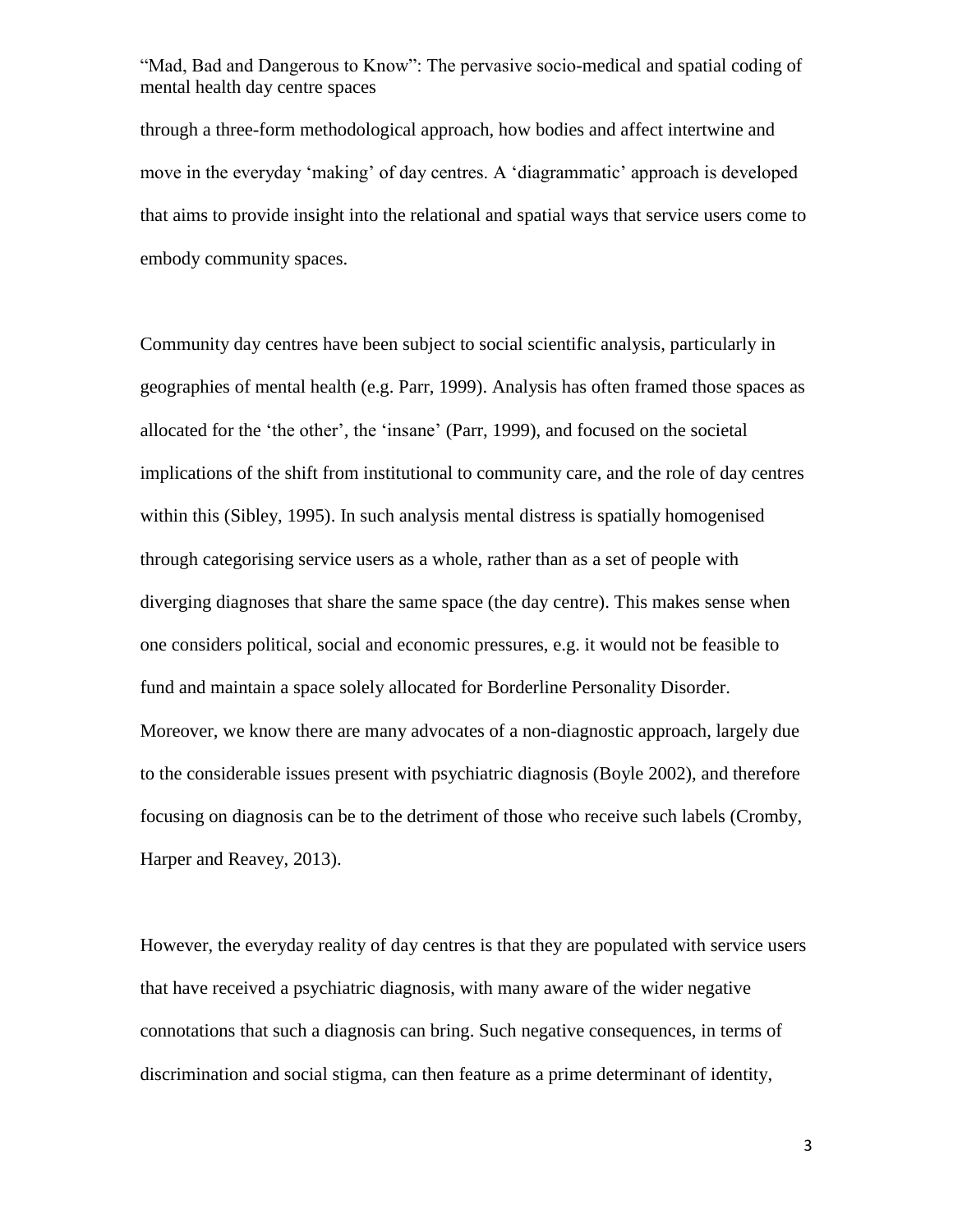even in day centres that do not advocate a diagnostic approach. Consequently day centres can form spaces that provide a platform from which a micro collective of 'us' (service users) versus 'them' (the wider society) can emerge (Conradson, 2003). As such the somewhat romanticised notion of day centres being a space that facilitate mutual emotional support and socialisation may not relate to the everyday practices through which such spaces are produced (Hall  $&$  Cheston, 2002). In this paper we seek to understand how perceived diagnostic identities come to act as affective forces that order and shape the social relations that constitute day centre space. We seek to consider the potential forms of exclusion that may occur within day centres, and to theorise that as produced through affective practices that unfold as forms of individual *felt* experience, which are wholly contingent on the relational patterns that produce day centre spaces.

This paper will focus on the impact of two diagnostic categories namely, depression and paranoid schizophrenia. These two medicalised and social constructs can have ramifications for how space is allocated, with the wider cultural and service users' positioning of depression as being relatively *'normative'*, whereas schizophrenia can be viewed as the *'maddest of the mad, the baddest of the bad'* (e.g. Bentall, 1990; Burton, 2009; Cannon, 2001). Moreover, we seek to explore the possibilities opened up when we think beyond diagnostic identities as discursive forces, and start to think of them as operating at an individual and collective level simultaneously in the affective ordering of day centre space.

#### **Exploring emotional spaces of mental health distress**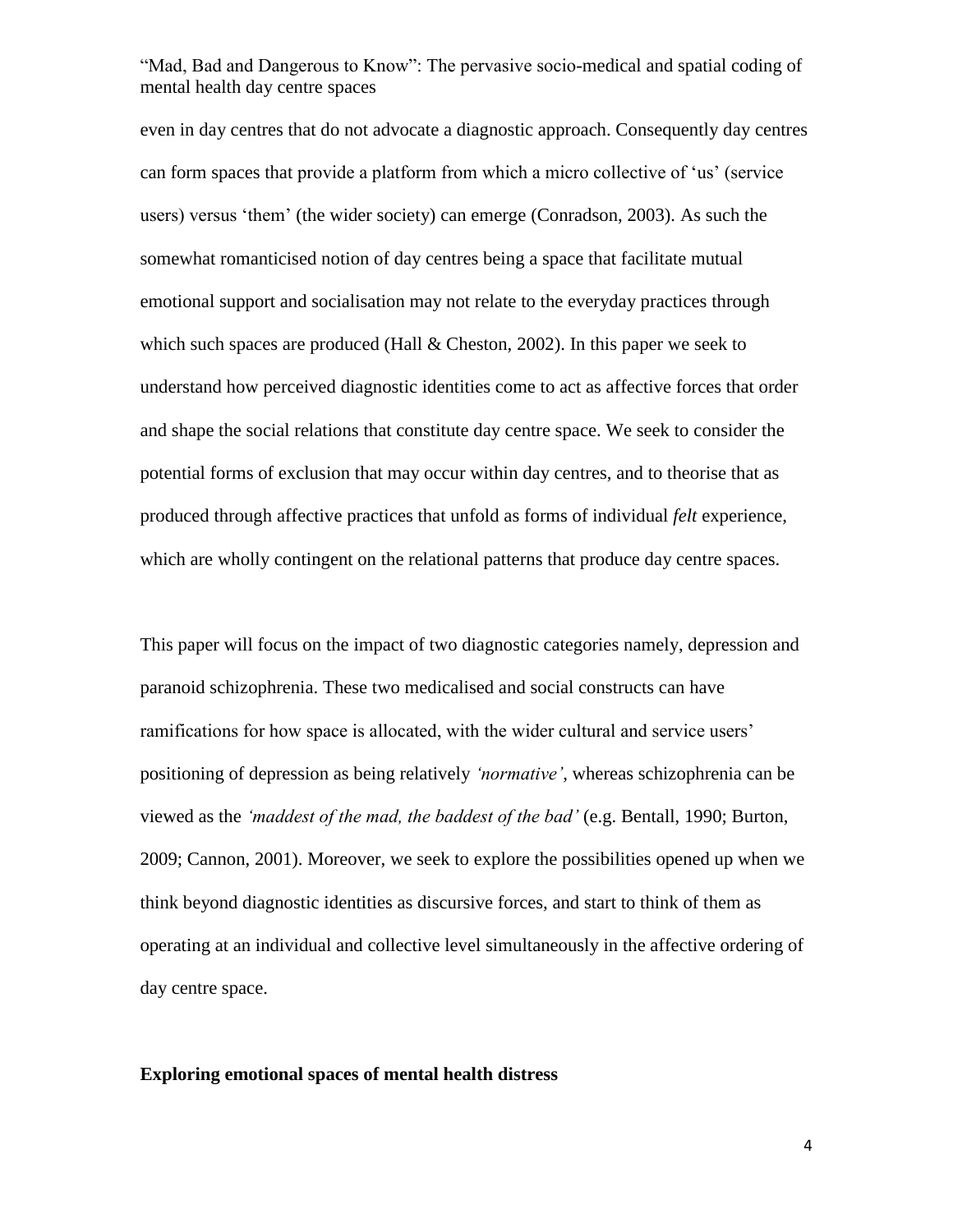Research exploring the relations between place, mental distress and emotion has been reasonably limited in relation to day centres. There has been work done to identify the emotional elements of place in relation to specific forms of distress e.g. agoraphobia (Davidson, 2003), along with studying the emotional consequences of deinstitutionalisation (e.g. Milligan, 1999). There has been work analysing the ways that emotions can become embedded in regional landscapes that come to shape individual distress (e.g. Parr, Philo and Burns' (2005) work in Scottish Highlands). This work is an important counterpoint to the traditional clinical perspective, in which emotions are conceptualised largely at the biological and cognitive levels. For example, in the case of schizophrenia, one is offered the diagnostic criterion of *'flattened effect',* which presents itself as 'a blunted emotional response, apathy and lack of motivation' (Weinberger  $\&$ Harrison, 2011). Emotions in terms of psychiatry are measured from clinical observation and assessed on the regularity and duration of the 'dysfunctional' range of responses. This trajectory affords the use of medication as a way of effectively stabilising *abnormal*  emotions to comply with more socially and medically appropriate emotional responses. The specific divergence from the mainstream cognitive view of emotion in this paper is one that focuses more on the *relational* processes of affective activity operating interpersonally. This allows for a more fine-grained analysis of the complexities of the relationships between service users that come to constitute day centre spaces. Doing so means day centres are not conceptualised as a single space in relation to other spaces (e.g. in-patient settings), but as formed through the multiple connections and communications between people in the centre. Our argument is that affective activity is central to the practices that constitute the day centre, in all its potential messiness and contradiction.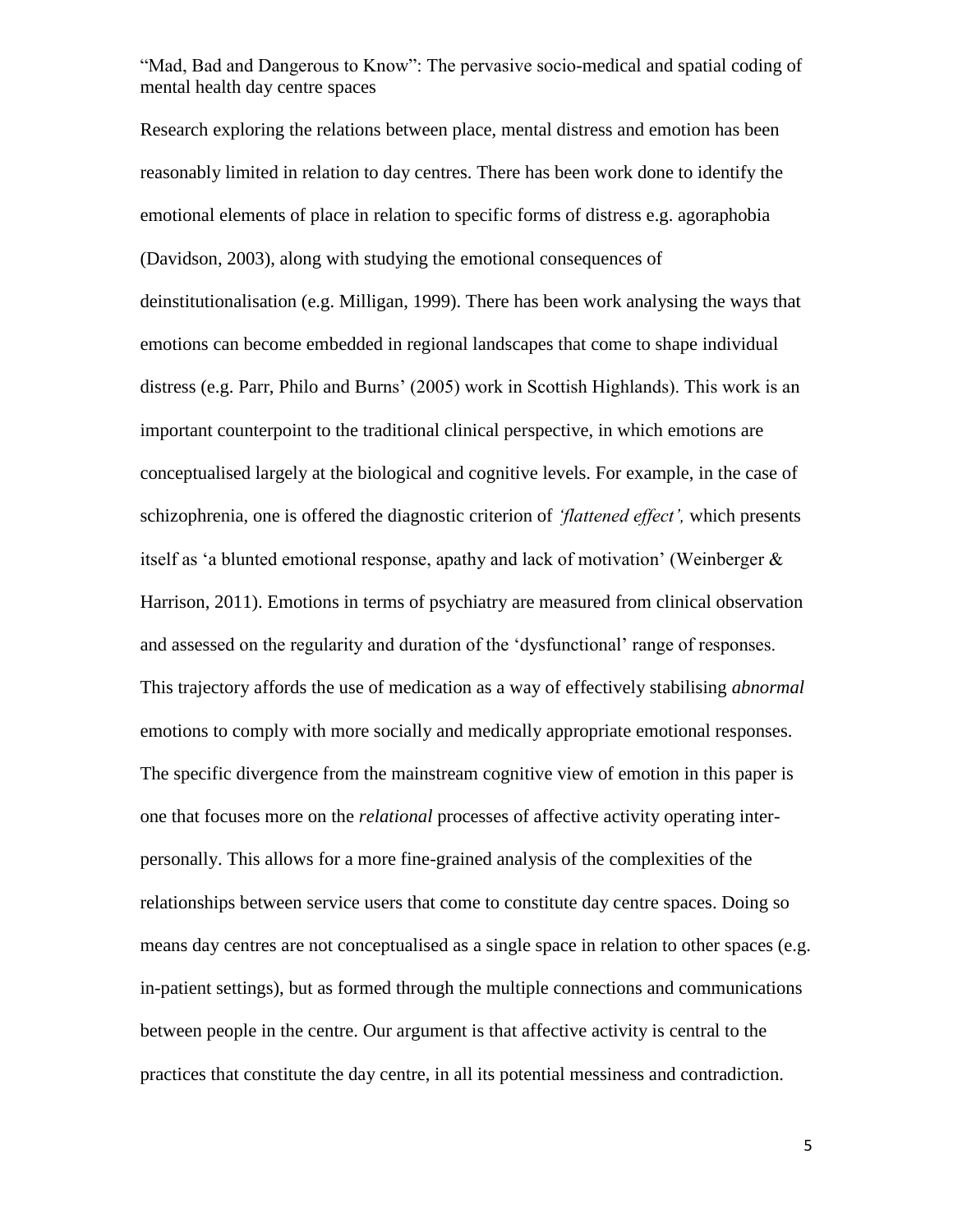#### **Spinoza, Affect and Space**

A vocabulary of affect has become popular and fashionable in recent times as it is seen to facilitate an immediate move away from traditional notions of emotion as individual, internal and stable, towards ideas of fluidity and relationality (for useful summaries see Gregg & Seigworth, 2010 and Wetherell, 2013). With a concept that has become so common and imbued with significant explanatory power it is of course necessary to retain a critical eye, and not to make a transition from emotion to affect too readily (Hemmings, 2005). There is though potential in recruiting certain understandings of affect, and using them as a way of conceptualising some of the ways that anxiety and distress come to be felt in day centres as the result of inter-personal relations.

We draw influence from Spinoza's account of affect as fundamentally relational, social and directly related to the capacities of bodies to act. This means that affective activity is dependent and manifest in the relations between bodies and objects (human and nonhuman) and it is through such affective relations that spaces are produced. Indeed, for Spinoza we are always-already embodied, as there can be no knowledge or experience that exists outside of the embodied realm (Brown & Stenner, 2009). Moreover, bodies come together to constitute space, which Deleuze picks up in his first book on Spinoza when stating "[W]hen a body "encounters" another body.....it happens that the two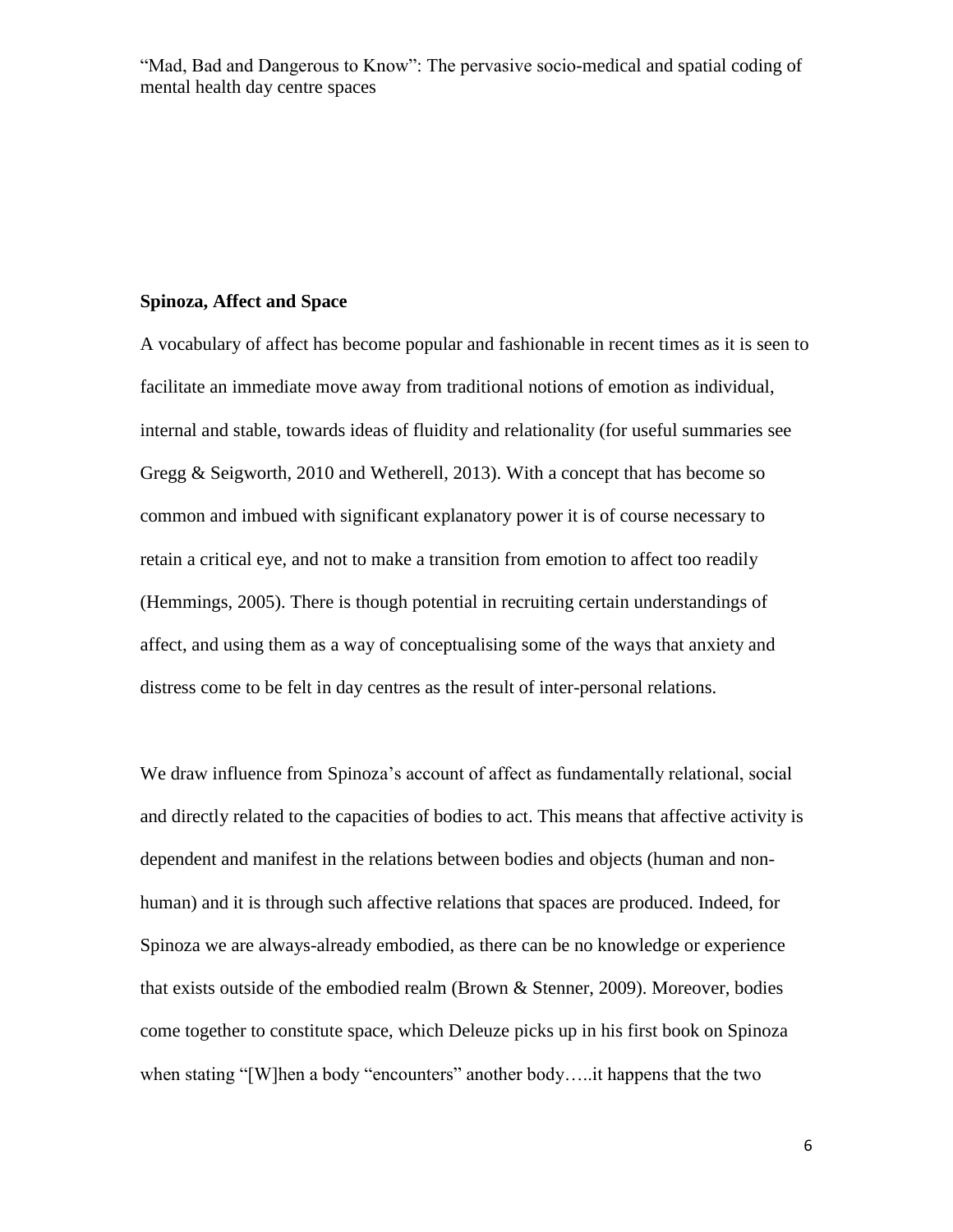relations sometimes combine to form a more powerful whole, and sometimes one decomposes the other, destroying the cohesion of its parts." (1988: 19). In this sense the idea that day centres are therapeutic bolt holes for users fits Spinoza's account that bodies relating can come to create a more "powerful whole", so long as their composition is in 'agreement' – to produce what Spinoza calls a 'common notion'. He distinguishes between common notions that exist from the viewpoint of the individual concerned, to those that are perceived from a more general viewpoint. In this sense the day centre could be seen as constituted by the common notion of 'service users' bodies in agreement', and yet in focusing on individuals' own experiences we will come to see that such 'agreement' does not necessarily exist.

Indeed bodies can connect in such a way that lessens or diminishes the power of one to act. This is why the idea that affect is constituted as relational increases or decreases in bodies' powers to act is so central to Spinoza. It is this relational diminishing that is of potential value for understanding instances in which day centres do not provide opportunities for a more powerful collective, and instead lead to fractures and exclusion of individual bodies. Hence it is problematic to state that spaces have inherent affective properties in and of themselves, which anyone entering them will experience. Instead affect is always contingent on the specifics of any given situation. In the day centre this means that affect comes to be a force at work in producing individual emotional experience, but one that cannot be identified in advance as a personal characteristic or trait. Instead analysis is needed of the specific bodies-in-relation at work in any given space.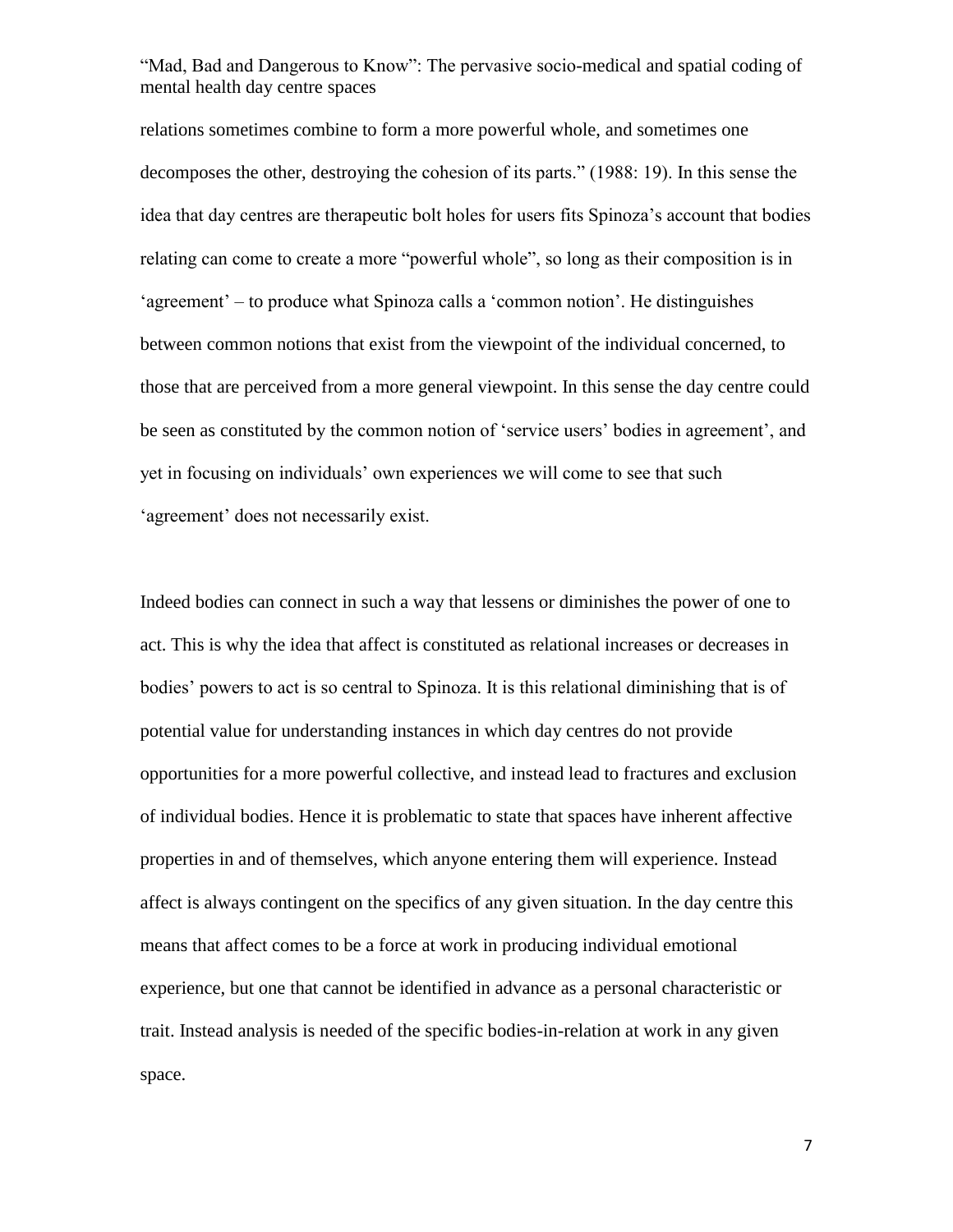In a space that is central to mental health service users lives, the importance of the affective practices at work is significant. We need to address the relational patterns of people's communication and connections in day centres. Furthermore, the focus is on the ways that bodies interact and position in space. What an individual *feels* as their personal experience, for Spinoza, will always be the result of the forces of power, which he frames as affectus (or affects). This is simultaneously bodily and mindful. The mind (in the form of conscious awareness) has what Spinoza calls the *idea* of the affect, which will always be *inadequate* because it can only ever know the *effect* of the affects at work. The mind cannot have an idea as to the entire cause and effect of the existent affective practices.

Spinoza disagrees with any fundamental split between mindful and embodied realms (a la Descartes), which itself questions the idea that emotions are purely a form of internal 'mindful' entity. Instead we need to base analysis on the relational patterns of bodily activity and how bodies learn to affect and be affected. As Gatens and Lloyd (1999, p.132) note, recognition of how difference in society is managed and ideas about how to reduce discrimination based on difference "can not be reduced to mere cognitive change but must involve an affective and corporeal transformation of the way we experience self and other, identity and community". To do this in relation to the ordering of difference *within* service user communities requires affective analysis of prime community spaces, namely day centres.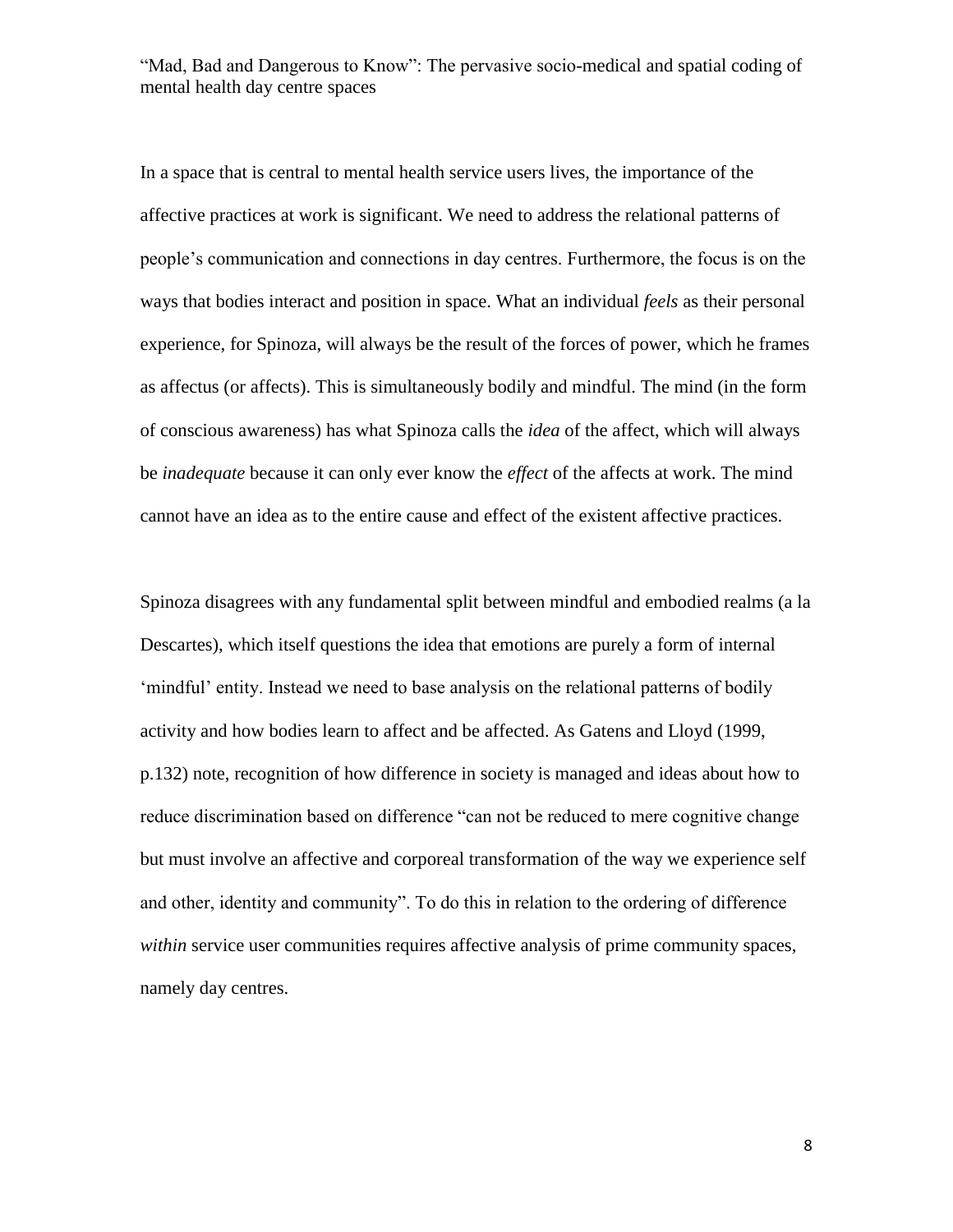In the day centre this means that what we think of as affective experience is produced through the relations between bodies populating that space. Furthermore what comes to be conceptualised as individual emotional activity is then seen as fundamentally social, and by implication, spatial. Feelings are consequently framed as affects, which relate to body and mind simultaneously, and are contingent on the relations with 'external bodies' that flow through patterns of increasing and decreasing one's power to act (Deleuze, 1988). Affects are dependent on the ongoing transitions from one relational mode to another, and the inherent shift in power (decrease or increase) that the transition brings. This can be said to speak to the ebb and flow of the relationships between service users, which can shift as they move through the spaces of the day centre.

In the analysis that follows we aim to illuminate the roles that affect play in the embodied organisation of the day centre. Spinoza's writings on affect help us to conceptually apprehend how bodies in the day centre 'move' through successive inter-relational affective connections, which have distinct (and sometimes contradictory) effects. Perceived diagnostic identity can then be understood as an affective force in the organisation of day centre experience.

#### **Methodological considerations**

This research explores the everyday experiences of mental health service users in community day centres. Drawing from one-to-one, semi-structured interviews together with ethnographic observations and research diary notes , this paper seeks to draw these strands together to provide analytic insight of the ways in which space and a sense of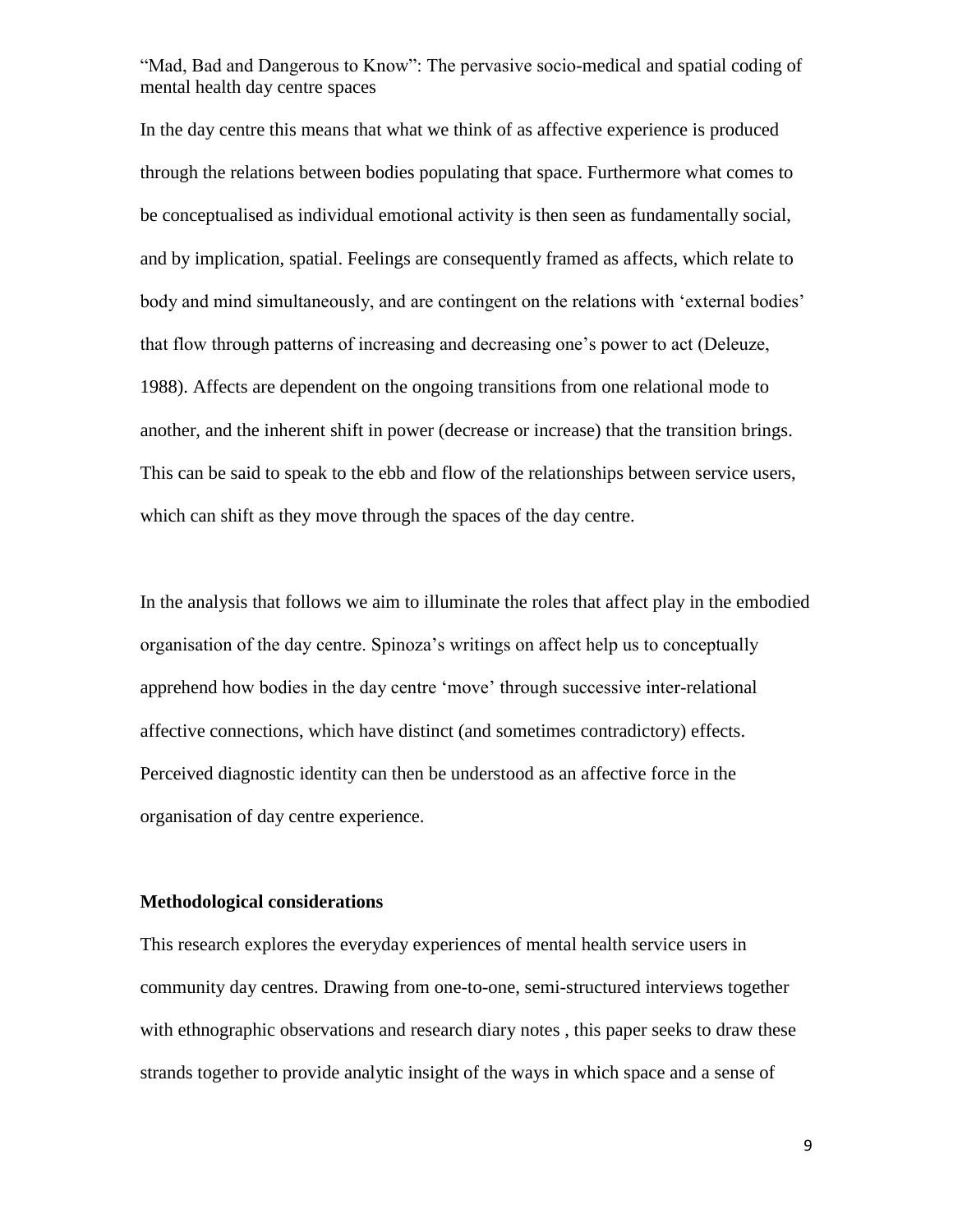place are played out within these (semi)institutionalised therapeutic spaces of care and recovery. These are pertinent themes to explore further as a set of divergent structures incorporating expressions of a sense of displacement (Parr, 2000), comfort and safety, engagement and control (Fogel, 1992) when discussing the territorialisation of shared spaces located within mental health care provisions (Buchanan, 2006; Tucker, 2010).

The day centres visited were run by a major UK mental health charity and were located in the East Midlands area of the UK. In total five day centres were visited and overall twenty-one participants, 10 females and 11 males took part in the research. The analysis follows Brinkman (2014) in terms of identifying a series of 'materials' rather than 'data sources' through which to study the affective make ups of day centres. These materials were interviews, research diary and ethnographic observations, which allowed us to gain some analytic insight into how the discursive and spatially-material practices form embodied experiences of inclusion and exclusion in the day centre. We were particularly interested in the relationship/s between discursive and spatial practices, and their interdependence, and developing a methodological approach that incorporated several research perspectives facilitated a way of analyzing how individual experience was constituted in and through a nexus of material and discursive practices. Moreover, analyzing how continuous movements and flows of affect work to shape individual and collective experience through discursive-spatial practices benefits from the observational and research diary material, rather than the 'snapshot' nature of the interviews. In developing this approach we hope to offer a viable and valuable methodological means to analyse patterns of affect that are not immediately 'visible' in interview material. In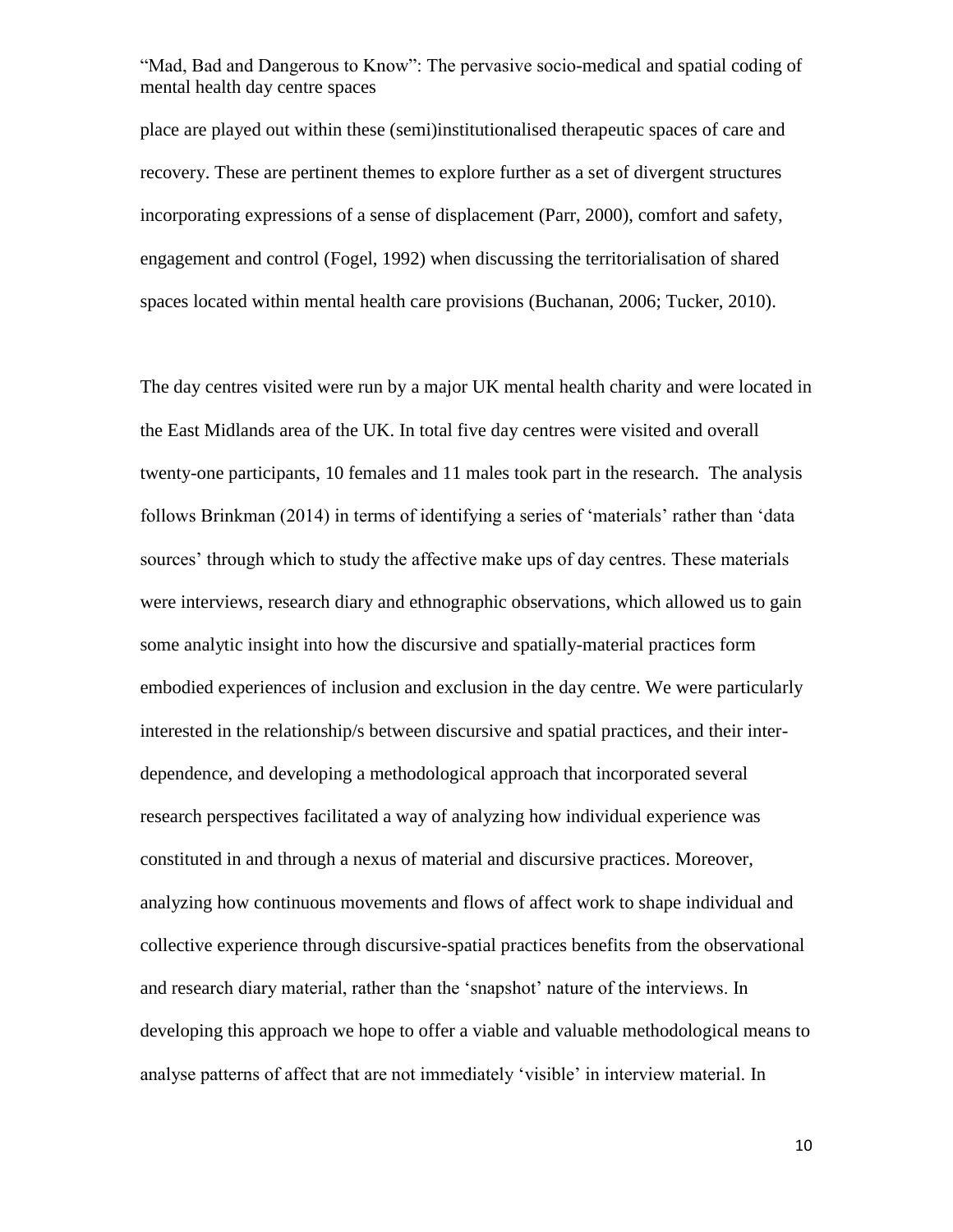combining the interviews, research diaries and ethnographic observations we aim to produce a 'diagrammatic' insight of the affective make up of the day centres. This follows similar work in human geography concerned with developing a "*diagrammatic*  style of thinking" (McCormack, 2005: 121). The aim is not so suggest a static 'map' of situated bodies, but rather an analytic way of connecting with the affective 'movement' of bodies in the day centres.

### **Day Centre Affects**

In this section we seek to unravel some of the practices at work in the ordering and managing of day centre space, with service users often assumed to have shared sets of concerns, and to engage with community spaces in a mutually supportive manner. However, the notion of mutuality can be taken one step further and even romanticised by suggesting that service users engage in consensual and non-judgemental social norms in terms of appropriating the social inclusion of those who experience mental health difficulties (Crang & Thrift, 2000). In this way, the day centre can be positioned as a secure 'bolt-hole' for mental health distress. However, we seek to explore instances in which notions of security and mutual support do not seem to reflect the reality of service users' experience.

## *Diagnostic ordering of space*

In the following extract with Ted, a 56 year old service user we see the role that perceived diagnostic categories can play in the affective ordering of space. In this narrative, Ted alludes to attending the day centre for a *"bit of depression"* or perhaps to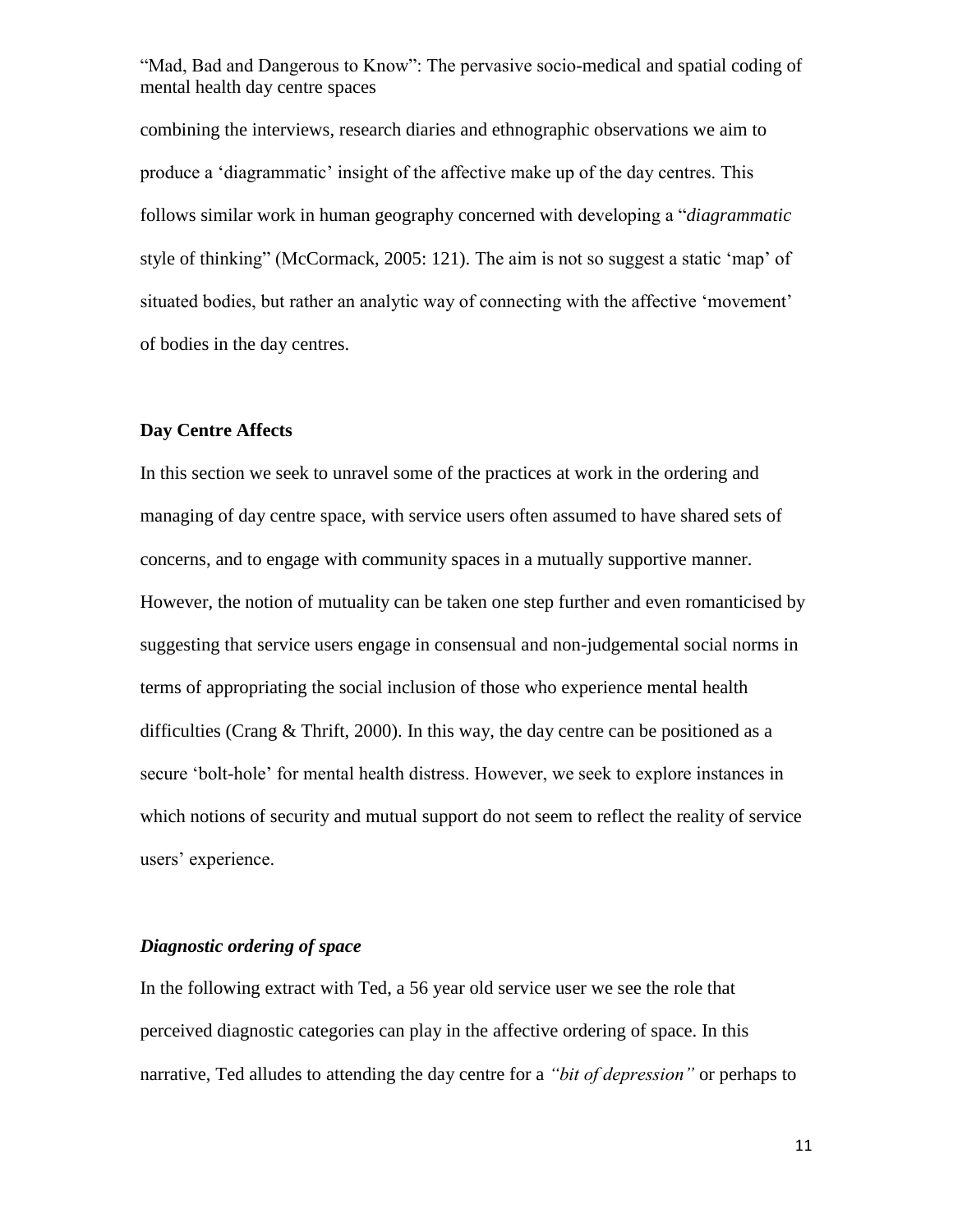use a more clinical term, a diagnosis of 'mild to moderate depression'. Interestingly, during informal conversations with Ted, we discussed his connection with mental health provisions resulting from a *'bodged'* hernia operation that left him with erectile dysfunction. Ted discussed how he was often in his local Accident and Emergency Department, due to self-harming behaviours and over-dosing on medication and at times, has spent periods in acute psychiatric wards. These kinds of accounts do not largely correspond with the experiences of having a *"bit of depression mainly and that's it".*  These are important points to note as Ted describes his own, and the ways in which he positions others', spatial identities.

*"Alright it's a nice enough place (the day centre) but you know I sit out there sometimes and think to myself "phew what the hell am I doing here?" You know what I mean you know you've got people out there talking to themselves, rocking and Christ knows what else and I'm here for a bit of depression mainly and that's it"*

*(Interview date: 7th May, 2008)*

Here Ted clearly draws from the demarcation of depression and the physical attributes pertaining to psychosis (as part of a diagnosis of schizophrenia); "*I'm here for a bit of depression… you know you've got people out there talking to themselves, rocking and Christ knows what else*". Perhaps, for Ted, psychosis is the main object of psychiatric stigma (e.g. Cannon, 2001). Psychosis is an area of mental health distress that he does not identity with, and indeed he treats it with an air of derision based on his own idea of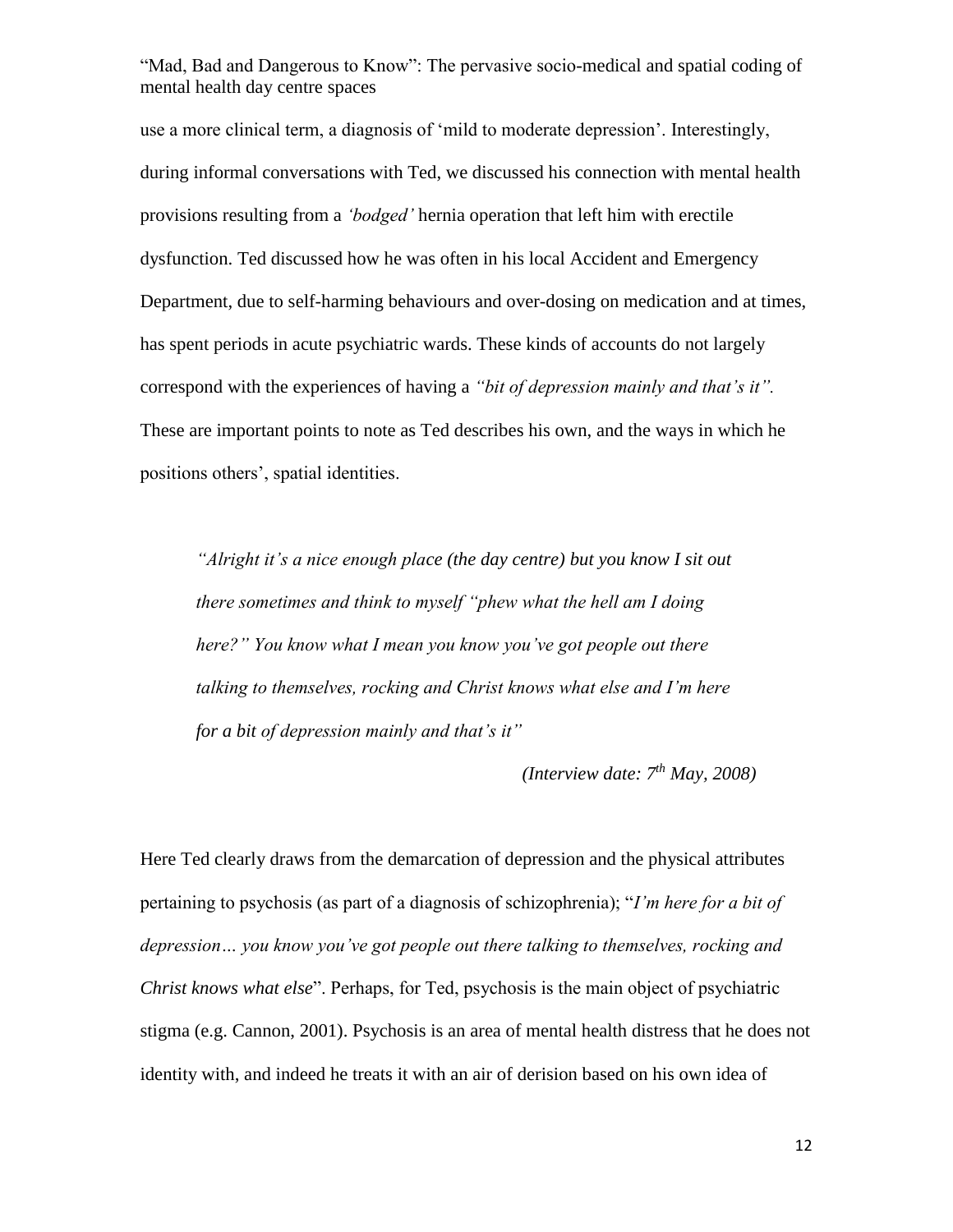psychiatric superiority. Ted's distress does not lead him to display unconventional bodily behaviours such as talking to himself or rocking. In the extract he plays a strategic game to create a sense of his own agentic power over those 'others' by drawing from the discourses of stigmatising psychosis. Interestingly though, Ted does draw attention to his depression as being the main contributory factor for his attendance, but he does at some level make this an ambiguous statement. His claim that he is a service user with *"a bit of depression mainly and that's it"* does leave open a suggestion that there are other factors in terms of mental health distress at play as well. These undisclosed issues may form part of his psychiatric diagnosis and referral to the day centre remain unspoken at this moment as any admission to other symptomologies or behaviours might destabilise his stake of maintaining a 'normative' identity compared to the 'others'. What is vital to the ordering work Ted does is the way that bodily activity sets boundaries within the day centre. Here distress is manifest as the pattern formed through the embodied interactions, whereby distress is presented and framed according to modes of bodily activity (e.g. '*talking to themselves, rocking….'*).

At this point we see day centres as landscapes with real and imaginary boundaries, in which service users' sense of their own and others' level and degree of distress, which itself tends to be defined according to psychiatric categories, is key to the ordering of the space. Indeed what has been termed a *'semi-institutionalised'* geographical location for psychiatric and ex-psychiatric patients to inhabit and a landscape submerged in the historical, socio-medical discourses of psychiatry [\(Parr, et al, 2005\)](#page-28-0).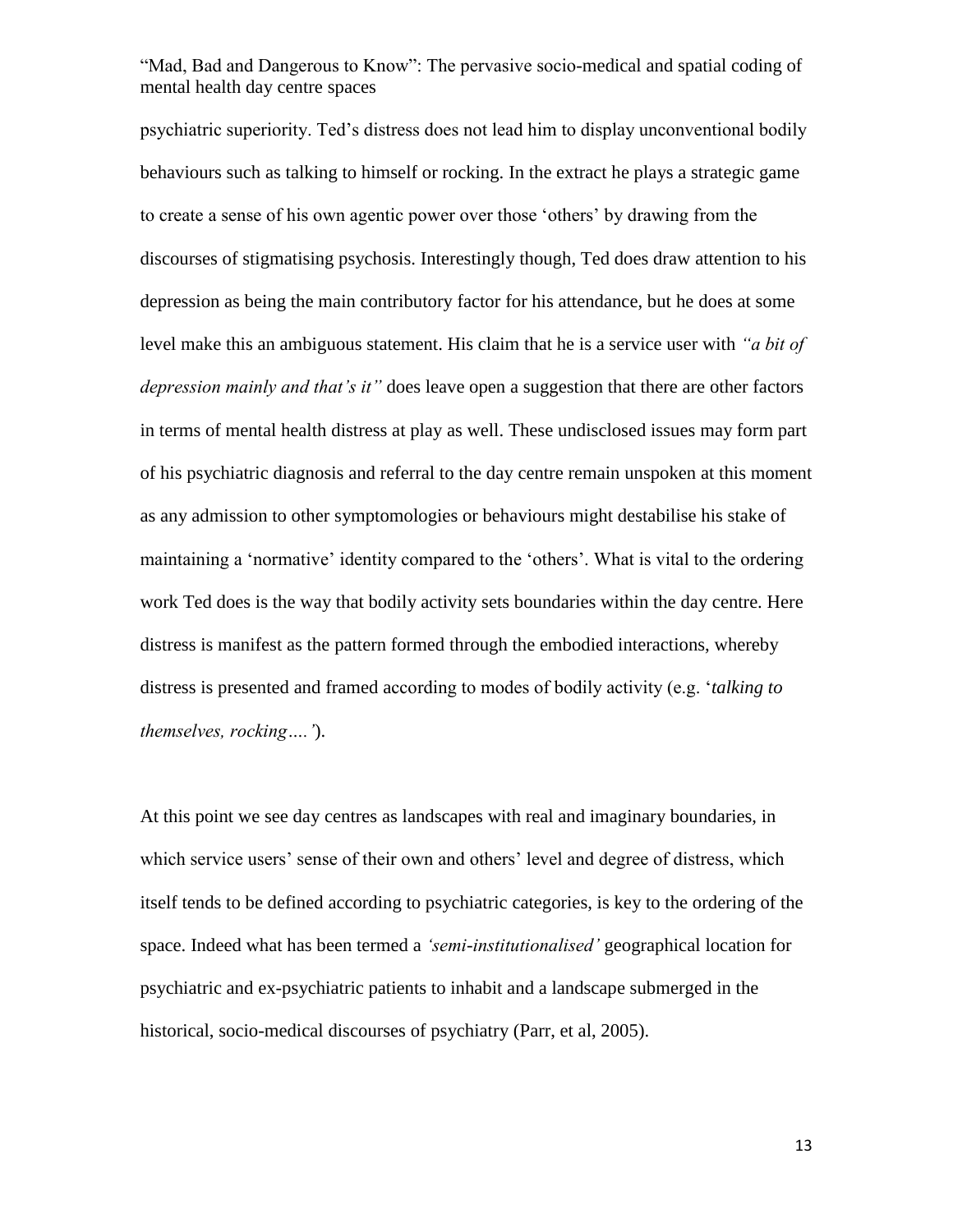### **Mapping the complexity of mental health geographies**

Drawing from ethnographic observations, along with interview extracts, we will now turn to the ways in which embodied aspects of mental health are both relational but also mutable to the wider discursive practices of normality. To explore these movements and tensions further the narratives of Bill and Tom will be analysed. They both attended Walton day centre (this name is a pseudonym), which is a particularly structured and ordered space, temporally and spatially. Activities allocated for service users are run on time and within specified rooms. From observations of the space, it seemed any destabilising of these arrangements was not widely tolerated by service users or staff. Everything seemed to be in order and that was the way that the majority of service users liked it. The drop-in sessions were generally quiet and consisted of small groups of service users chatting or playing games such as chess. Even elements such as the preparation and the eating of lunch were contained within a formalised arrangement by positioning these activities as the 'lunch club', which was bracketed off from other areas of mutual engagement because service users were required to 'join' this club before they were able to have a midday meal. This day centre was the quietest and appeared to be the most spatially and temporally organised of all the day centres discussed in this paper.

### *Bill's narratives of Walton day centre*

Bill has received a diagnosis of paranoid schizophrenia, although he only mentioned this once. Mostly, he intimated that he used the diagnosis of Post-Traumatic Stress Disorder when discussing his own mental health distress with other service users. Bill never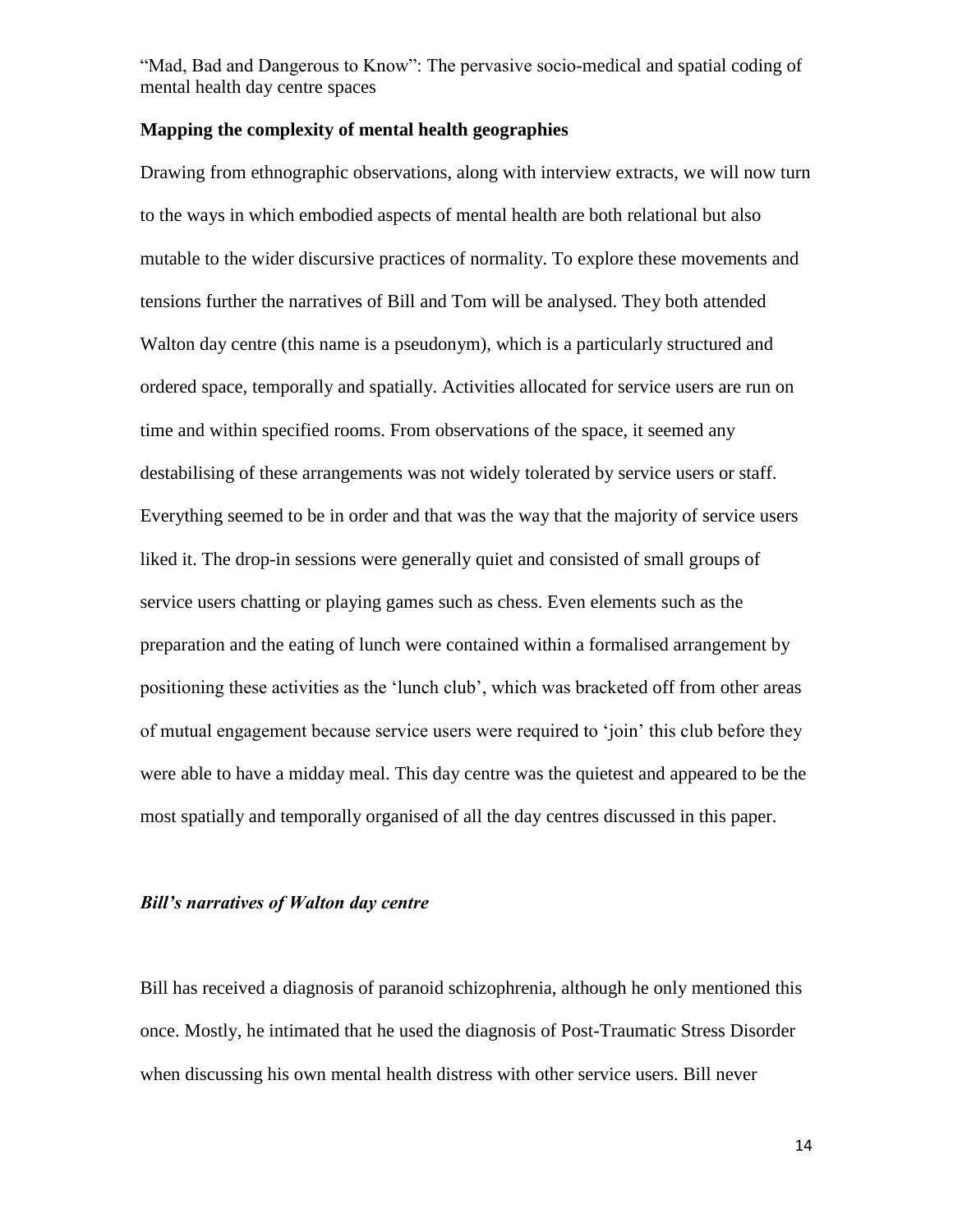displayed (in my presence)<sup>2</sup> some of the erratic bodily movements that can be associated with the category 'schizophrenia', such as talking to himself; repetitive and stereotypical movements of rocking; or the fairly randomised jerky movements. He was inclined to lose his temper very quickly (towards other service users) and shout and leave the day centre abruptly.

Bill informally organised the art club and other activities such as the lunch club and held a tangible amount of social power over other service users. For example, if Bill didn't particularly want somebody in a room he said so and the 'offending' person would exit and enter another room or leave the day centre. If somebody encroached into the kitchen when Bill was making lunch (with a member of staff) he would often become cross and verbally rebuke the 'intruder'. In the following interview extract Bill discusses the egalitarian coding of unconditional acceptance within his day centre *"everybody that comes here as a service user is accepted and treated as an equal"*. In this way, we are presented with an account of mutual respect regardless of diagnosis and more importantly, potentially incompatible bodily behaviours.

*Bill – "I think that everybody that comes here as a service user is accepted and treated as an equal and (LAS=yeah) no one person's worse off or better off than the other (LAS=yeah) but outside of here it's a completely different case of course"*

 $\overline{\phantom{a}}$ 

 $2$  Lesley-Ann Smith gathered the research data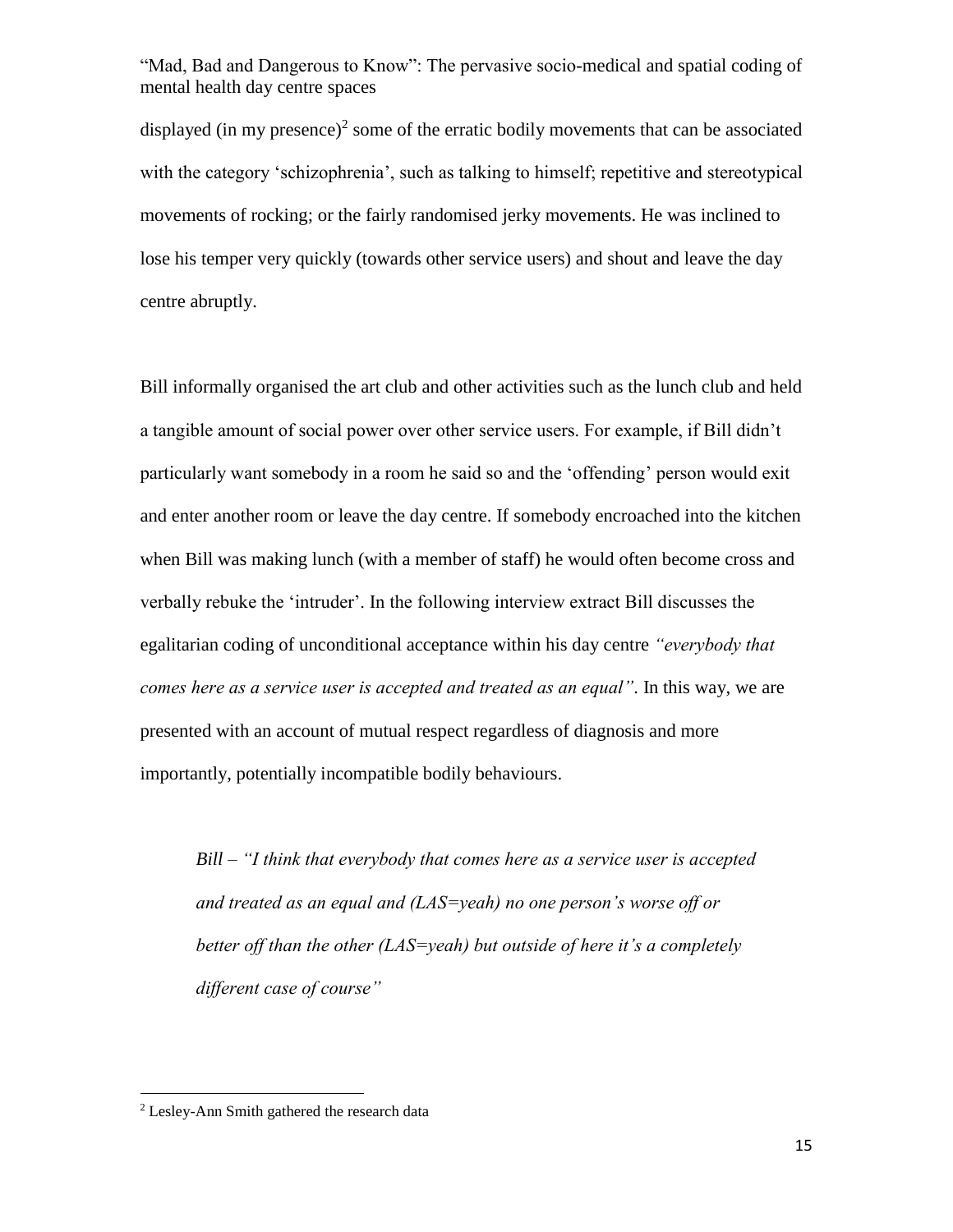*LAS – "If you had somebody coming in here say who was fairly catatonic you know sort of moving around and quite unconventional body behaviours (Bill=yes) would you think that would be socially acceptable here? You don't think that people would be discriminated against um" Bill – "No (LAS=no) because we um we've still got a member although I, I think he's moved (2) um we did have a member here who was very much like that (LAS=mmm) and no because (long pause) no everybody treated him the same and everybody treated him as an equal...*"

*(Interview date: 18th April, 2009)*

In the above account, Bill presents Walton as offering 'unconditional acceptance' for service users, regardless of their psychiatric diagnosis; "*I think that everybody that comes here as a service user is accepted and treated as an equal".* Bill goes further to crystallise his account by drawing attention to a service user who has displayed unconventional bodily behaviours at the day centre; "*we've still got a member although I, I think he's moved (2) um we did have a member here who was very much like that (LAS=mmm) and no because (long pause) no everybody treated him the same and everybody treated him as an equal"*. Interestingly, Bill seems unsure as to whether this particular service user still attends the day centre or has indeed moved elsewhere. It is interesting that Bill seems unsure as to whether the service user attends the day centre space. When one considers the context of Walton as an organised and regulated unit, it could be suggested that such behaviours might be more observable in this kind of space. Moreover, it is distress as made visible through embodied activity that Bill uses to narrate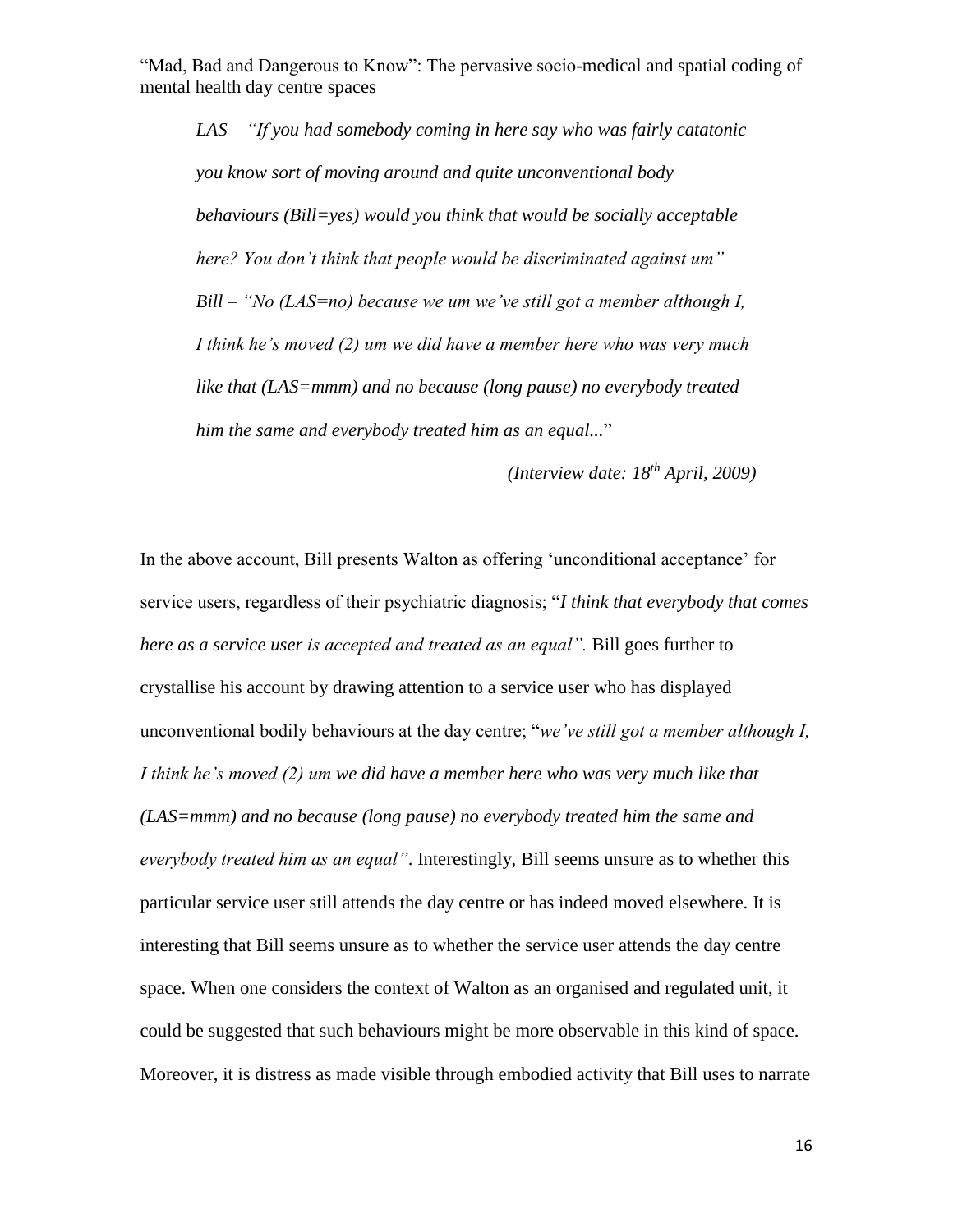his account of acceptance, whereby the day centre is presented as welcoming all forms of bodily behaviour, even that deemed to be problematic in mainstream spaces outside of the day centre.

Immediately after the interview we went outside to the smoking area where Bill verbally reprimanded another service user for his unconventional use of the day centre space. These observations were noted in an ethnographic research diary (dated 18<sup>th</sup> April, 2009).

*We went outside and Dave was rocking back and forth on the wicker seating in the smoking area. (Notes: These rocking motions were not subtle, in that Dave's body went back and forth with his head nearly touching his knees when proceeding in the forward movement and Dave was rarely seen within the interior building – this could be because he was a heavy smoker or maybe he didn't feel so comfortable indoors.) Dave was talking loudly to himself in-between drawing heavily on his cigarette (these actions were usually how Dave behaved every time I had seen him). Bill lit his cigarette and shouted at Dave; "For fuck's sake shut the fuck up you fruit loop you are getting on my nerves with your noise". Dave looked across and shrugged his shoulders. Bill turned round to me as if he had realised what he just said to Dave went against his previous interview comments. Bill said to me; "Sorry about that but I am feeling very intolerant today". Dave heard this and started his repetitive movements*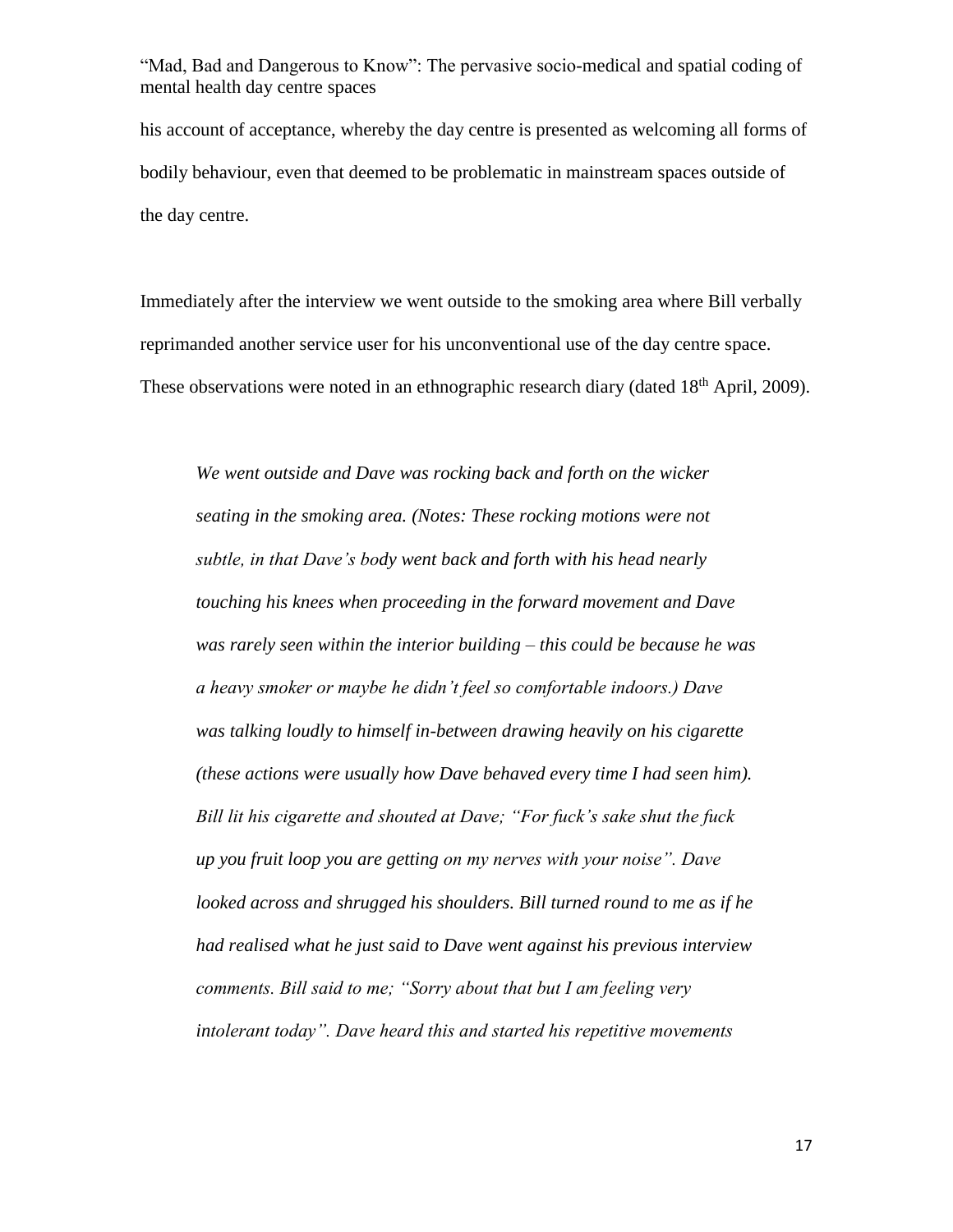*and talking (not quite so loudly) again. Bill smoked his cigarette and went inside to organise the lunch club.*

This change in Bill's position appears in contradiction to his earlier account of acceptance of all, no matter what kind of psychological and bodily performances were present. What is interesting is how Bill switches from the non-discriminator in the interview to that of a being annoyed by the explicit rocking movements of Dave. From a methodological viewpoint this demonstrates the value of combining ethnographic and interview data, as identifying the contradictory actions of Bill would not be possible from interviews or ethnography alone. The 'diagrammatic' approach allows us to sense the shift in Bill when he moves away from the relation between his body and the author's (in interview), through moving outside and 'connecting' with Dave's body, culminating in the outburst that, in Spinozist terms, decreases Dave's powers to act (his talking is 'not so loud' subsequently).

Bill's extract provides a complex layering of emotional, social and spatial production. On the one hand, Bill discusses his own non-judgemental acceptance of others but on the other, he rebukes a service user who displays behaviours associated with psychosis; *"We went outside and Dave was rocking back and forth on the wicker seating in the smoking area… Dave was talking loudly to himself in-between drawing heavily on his cigarette… (Bill said) For fuck's sake shut the fuck up you fruit loop you are getting on my nerves with your noise"*. In essence, what Bill is doing during this sequence of events is reprimanding another service user for performing in a way that is not normally accepted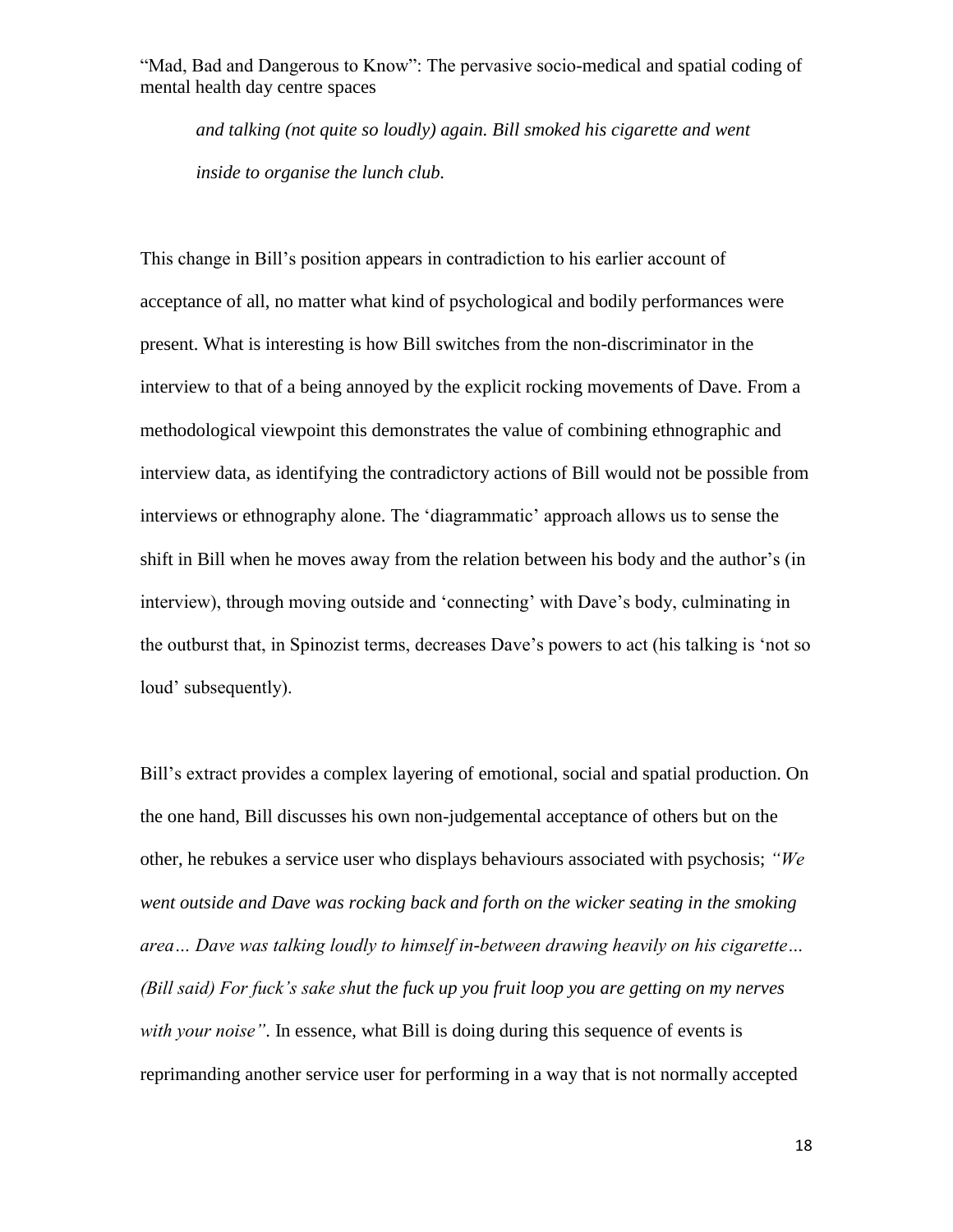within mainstream society. He reiterates this difference by calling Dave a *'fruit loop'*, a colloquial term used to indicate both mental health difficulties and unusual behaviour.

Although Bill has received a similar diagnosis to Dave he works to distance himself from it, and by doing so through rebuking Dave for his expression of embodied activity associated with psychosis, he is in essence providing a topographical site of how the hierarchal elements of psychiatric practice can be spatially produced by rejecting his assigned diagnostic identity as a schizophrenic. He does this by bringing attention to Dave's performance which has links with this diagnosis, thereby both socially and spatially positioning Dave as an 'emotionally unstable, abnormal' body. In Spinoza's terms Bill is working to decrease Dave's embodied "capacities to act", and does so due to Dave's bodily actions, which Bill associates with problematic cultural understandings of severe mental distress. Within this extract, one is given a sense that rather than framing day centres as spaces emanating feelings of largely unproblematic acceptance and mutual support, these spaces can also potentially (socially and spatially) isolate the 'other'.

Bill does become aware of the contradictory nature of his 'othering' actions when he says; *"Sorry about that but I am feeling very intolerant today".* Overall, he is going some way to produce an alternative identity as a service user who both acknowledges the social ramifications of being diagnosed with schizophrenia whilst explicitly rejecting his own diagnosis of schizophrenia. Furthermore, we see how mental health status, in the form of associations with diagnostic categories, plays a large part in the inter-personal ordering of day centres. Such work is based to a large extent on the interactions between bodies as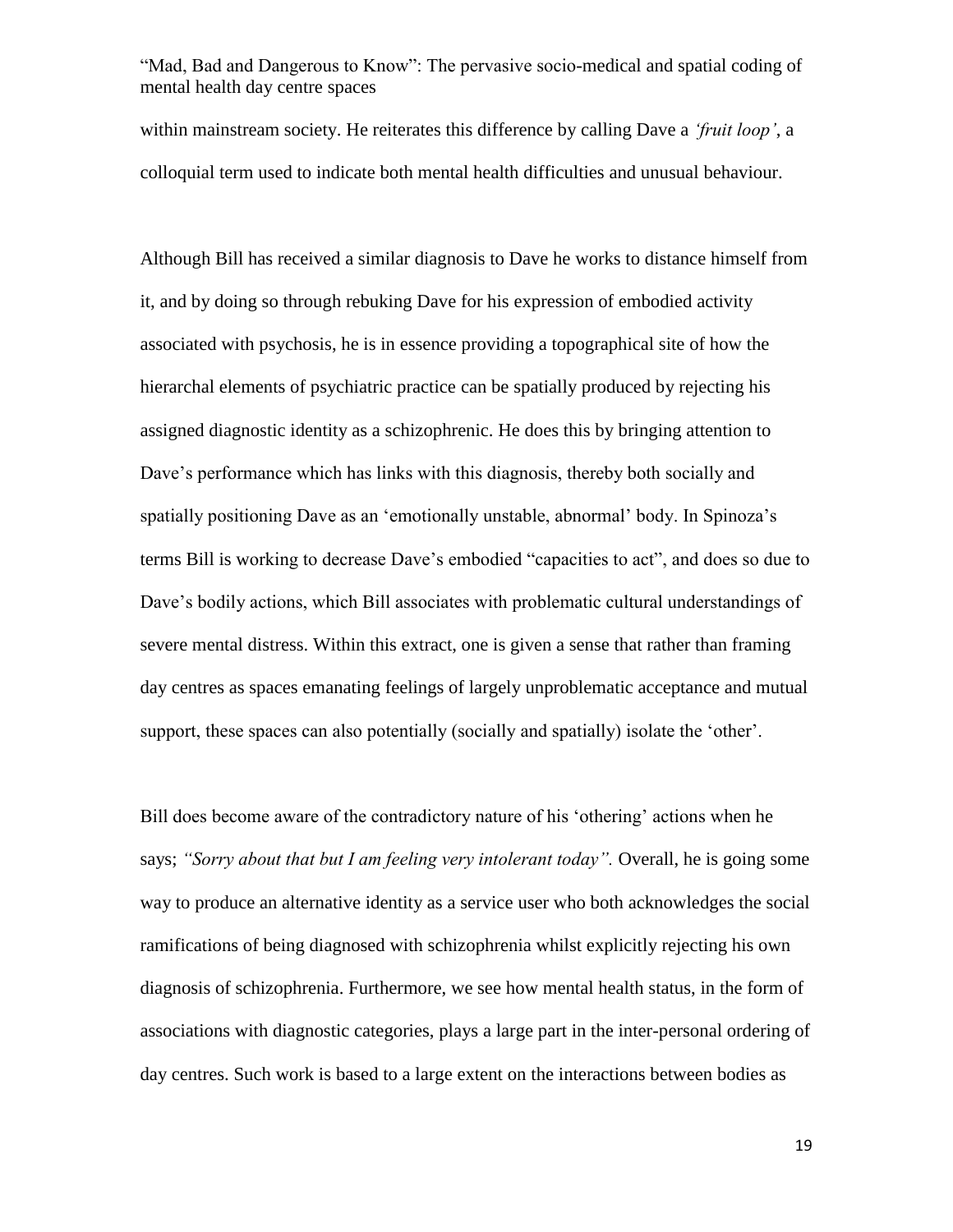they move in and through the spaces of the centre. As such, people (e.g. Dave) are not positioned solely due to the discursive understanding and use of the language of diagnosis, but through relational embodied activity that works at an affective level.

### *Tom's narratives of Walton day centre*

In the following extract I asked Tom (who has a diagnosis of paranoid schizophrenia) if he felt that he and others with this diagnosis were treated differently within the day centre. This was a purposeful question asked to Tom as he was a service user who did not appear to have access to some parts of the day centre. He was visibly excluded from the communal area and did not attend many of the more formalised activities within the day centre and at the time of the interview, he was on his last warning to maintain his attendance.

*LAS = So do you think, do you think there's a difference between having depression and I'm talking about people who have mental health distress, than having schizophrenia? Do you think that people here (the day centre) see them quite differently?*

*Tom = "There's a lot of difference with paranoid schizophrenia and all sorts of differences like you can see (waves arms in air)…you can go out there (smoking area) with a fag in your mouth and you sit and I mean you know the expression about those faces"* 

*(Interview date: 25th March, 2008)*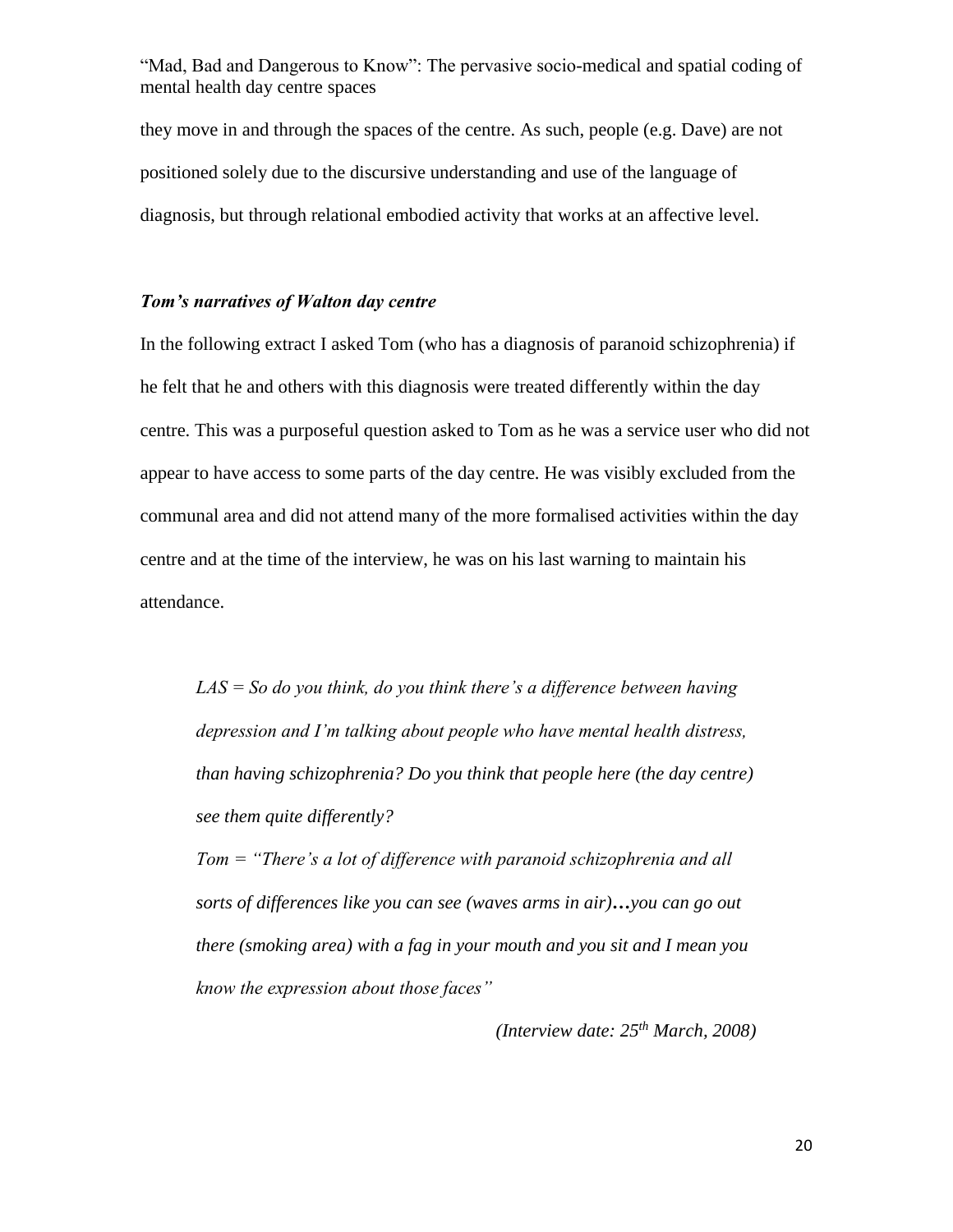Within the above narrative Tom discusses his own experiences of having a diagnosis of paranoid schizophrenia. Firstly, he acknowledges a breadth of difference between depression and psychosis and accentuates this difference by waving his arms in air, which highlights the commonly held assumptions regarding the visible aspects of paranoid schizophrenia, namely the erratic movements that do not comply with the standard norms of bodily behaviour. He talks about going outside to the smoking area (where he was allowed access albeit away from the other users) and his accounts become static at this point. For Tom *"you sit and I mean you know the expression about those faces"*. This move away from the excitatory catatonic movements illuminates the sadness of the faces of people diagnosed with paranoid schizophrenia. Rather than being embodied as a visible catatonic mesh of random movements, Tom draws attention to the visibility of tragedy and of times that have gone before. At this level, Tom has not rejected his diagnosis as being one that is too risky to discuss but moreover he has positioned paranoid schizophrenia as being at times unconventional but he punctuates this with visual elements of underlying sadness.

Within the same interview, Tom discusses his own behaviours within the day centre and how these have impacted upon his social relationships with other service users.

*"I mean I can be nice one minute, I can be a baa lamb…a nasty piece of work or whatever you want to call it. Because of these medications I mean I can be quiet, noisy, quiet, noisy …and they (other service users at the day centre) um say "WHAT'S THIS EH?" (laughs) you know everybody*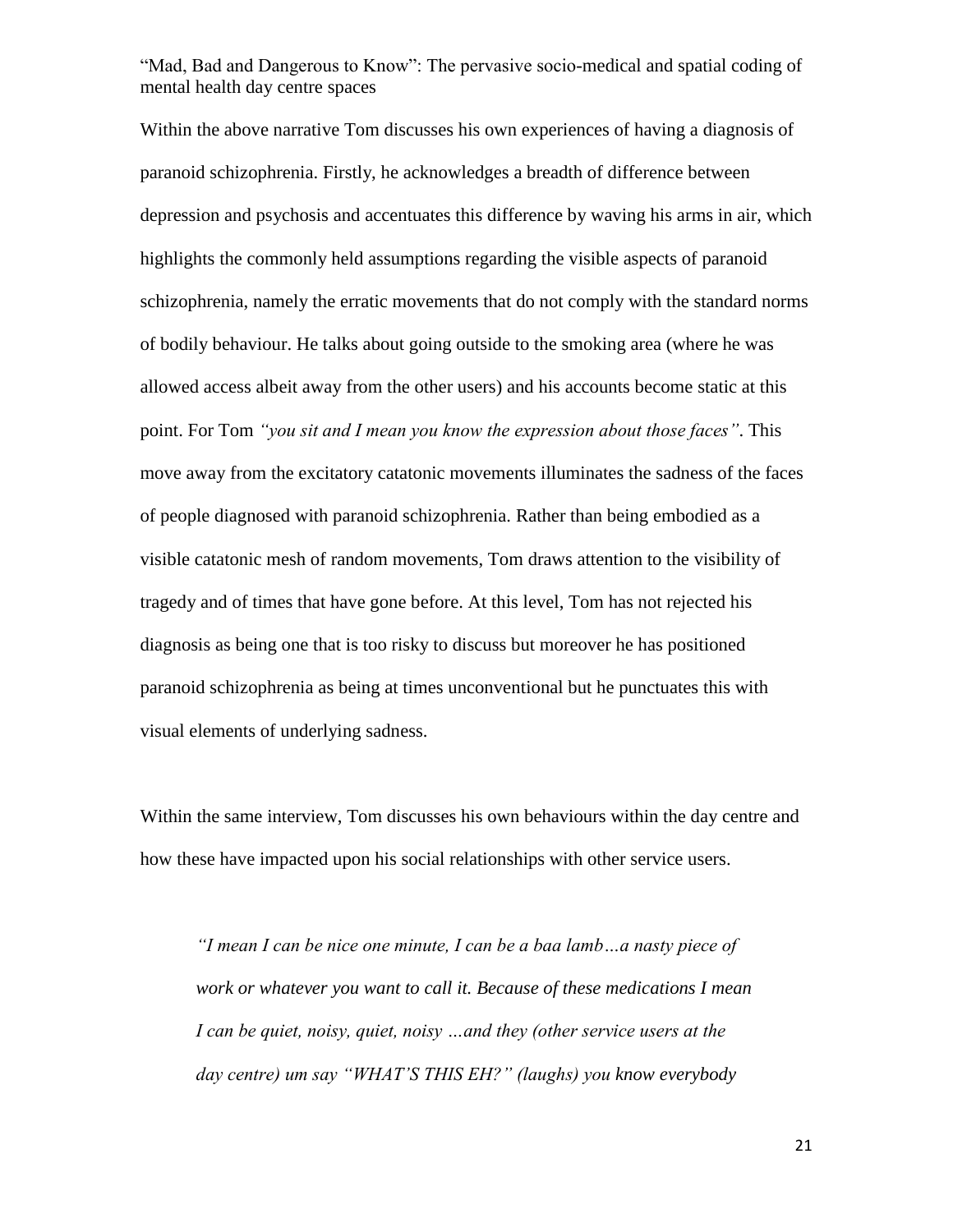*thinks like avoid him (laughs)…Well I put a barrier against them and myself…"*

*(Interview date: 1st July, 2009)*

Here one is drawn to the polarisation of Tom's emotional behaviours, *nice one minute* which is interplayed with being *a nasty piece of work* at times. Discursively he is positioning his own identity as operating within a discrete schism, by drawing on discourses encompassing the popular assumptions of 'schizophrenia' equating to having a split-personality syndrome (Hacking, 1999). For instance, the connotations of gentleness and fragility in the term "*I can be a baa lamb*", using language wrapped up in discourses of purity and innocence within young children's books and nursery rhymes. Conversely, his narratives of being *a nasty piece of work* suggest that there is a part of him that can be malevolent.

These narratives are meshed with other aspects largely associated with a diagnosis of paranoid schizophrenia, such as the temporality of embodied behaviour. Here medication becomes the vehicle for his polarised performances of being "*noisy, quiet, noisy, quiet".*  More pertinently perhaps, Tom moves away from the changeable elements of his own (dys)functional social interactions and focuses on the ramifications of taking antipsychotic medication. Whilst in the first instance medication is deemed to have a biological impact upon Tom, we come to see how that flows through his body to register socially as an affective force at work in the day centre (Brown and Tucker, 2010). The polarised movement of his body is contingent on the effects of medication, which become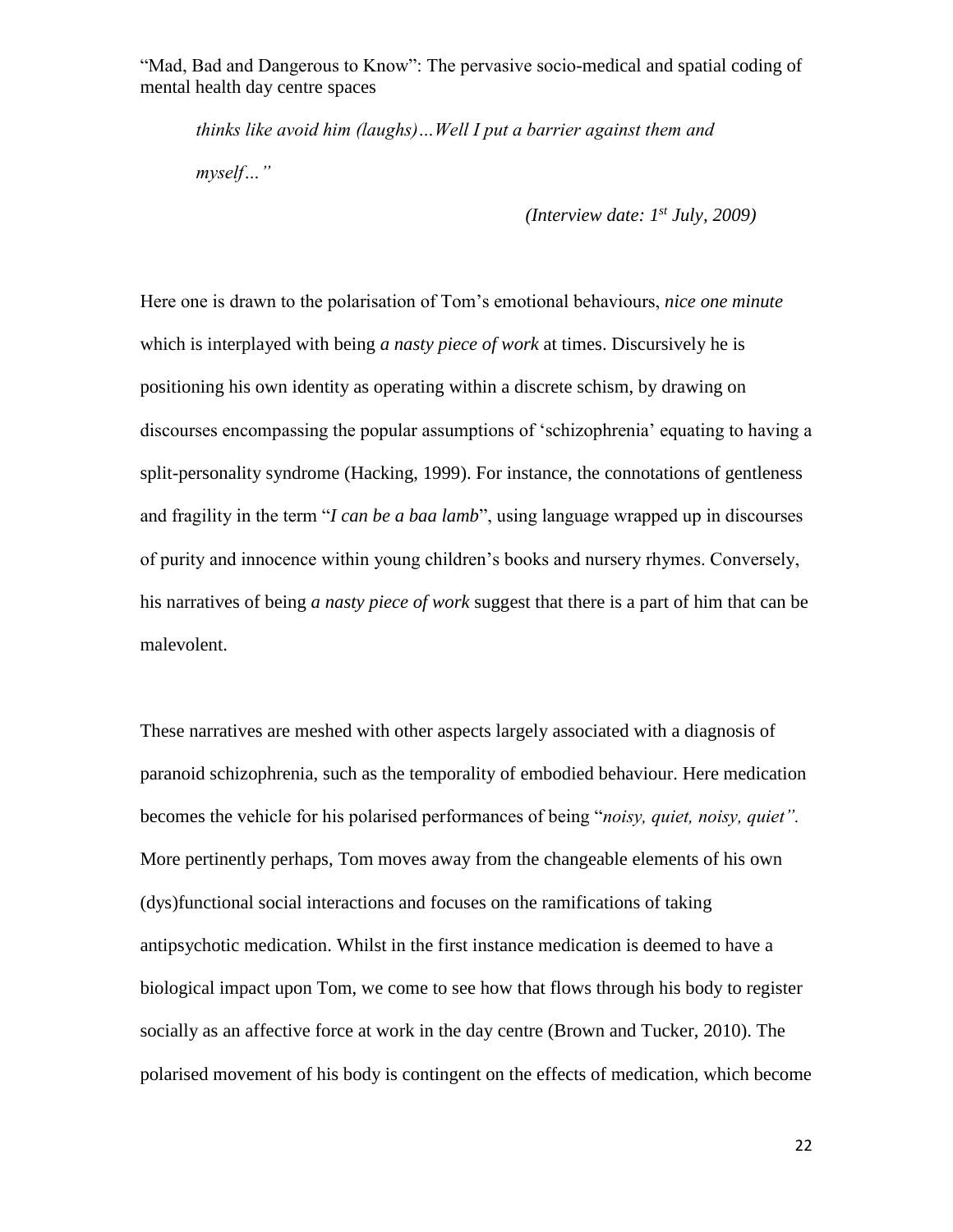part of bio-social-affectual relations in the day centre. Tom alludes to a possibility that before he became enveloped within the discursive practices of medication and biological assumptions underlying mental health distress, his behaviour was more stable than it is now. The medications have not only arbitrated this change with the differing ways in which he talks but have also encroached on his current sense of self. Moreover we see how embodied practices (i.e. medication taking) come to be directly related to the discursive work of others to exclude and isolate bodies that are seen to exhibit unwelcome behaviours (e.g. rocking). Tom's affective experience at this moment is constituted through multiple elements, including social and individual discursive activity, as well as internal and external bodily activity (i.e. medication effect, behaviour). The consequence of this is Tom setting the scene in terms of presenting his own embodied interpretations of the ways in which stigmatised elements of mental health distress are spatially (re)produced in the day centre (Thrift, 2004).

Acknowledging that these erratic behaviours cause some consternation with other service users, Tom is made fully aware that he is located on the periphery when discussing the cohesion of the group. There are elements indicating a lack of understanding which presents Tom as a body of confusion and furthermore a body where evasion is consensually sought by the collective. Here, Tom performs an act of psychological retaliation by placing an imaginary barrier between him and the group (Conradson, 2003). This obstruction is then transformed into a set of concrete physical boundaries within the day centre. By performing this sequence of events, Tom not only reaffirms his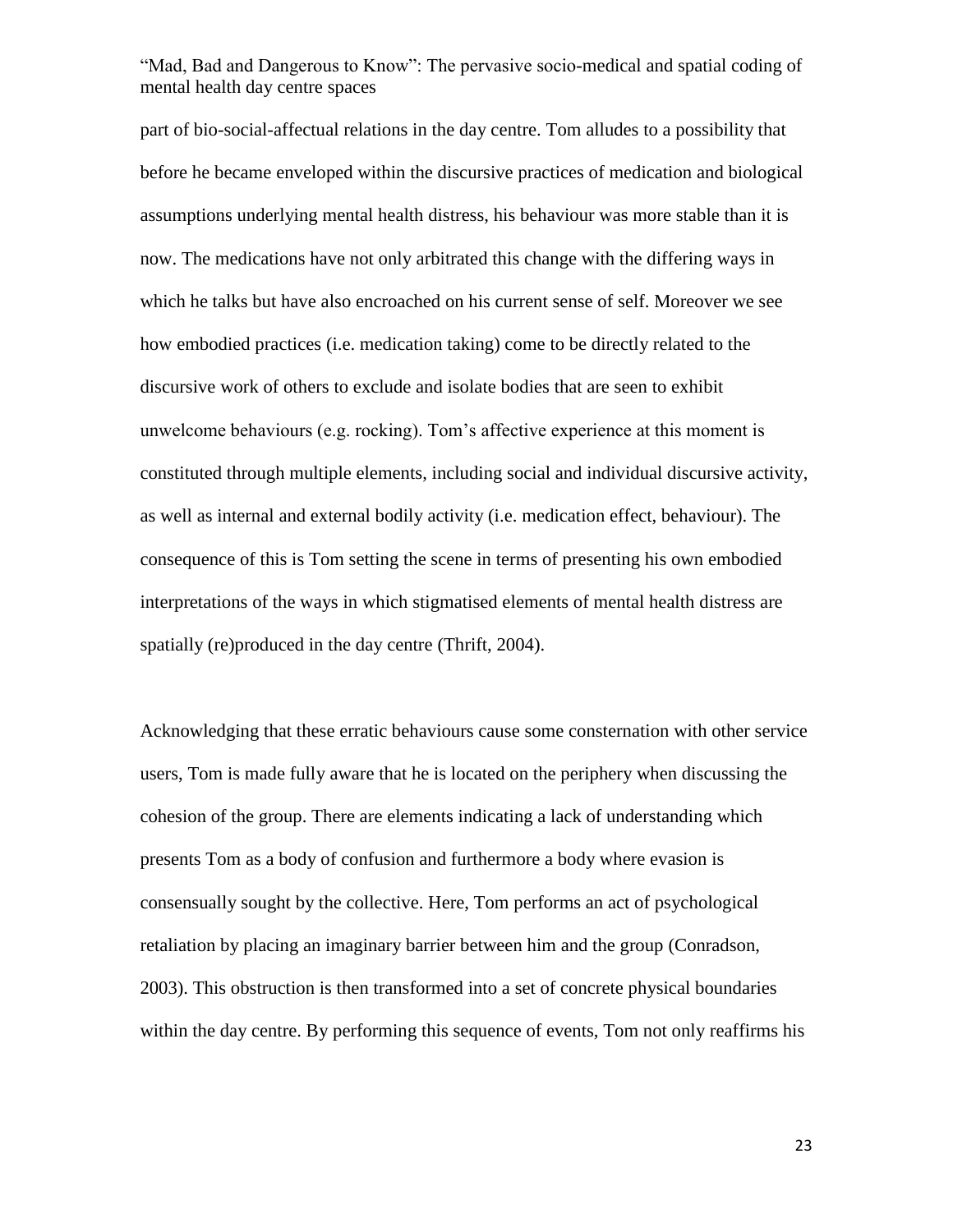own sense of self as being on the outside looking in but indicates that he has manipulated the '*other'* position he now occupies.

#### **8. Discussion**

Community day centres are designed to operate as a coherent body of spaces, in which there are definitive rules which service users are expected to abide by to maintain this sense of stability. This ordering of behaviour within day centre spaces is further punctuated by the demarcation of rooms designated for various activities which can be further regulated by endorsing set times for activities to take place. Overall, one gains a sense that mental health day centres may perform as a set of 'safe', structured therapeutic spaces as an alternative to the 'confusion' and lower levels of 'social functioning' often associated with forms of mental health distress (Parr, et al, 1999; Parr, et al., 2005). However, we have seen a number of ways that day centres are organised through relational affective activity that operates simultaneously at the individual and collective level, and produces individual affects that are bound up in embodied activity. Here emotions are not discrete cognitive elements, but contingent practices that are manifest in the movement of individual bodies from one moment to the next. Analysing such activity involves addressing the topological make up of day centres, rather than set them up as offering stable and homogenous emotional modes.

The narratives of Ted, Bill and Tom gave insight into the ways that cultural understandings of certain diagnostic categories (i.e. schizophrenia, depression) can be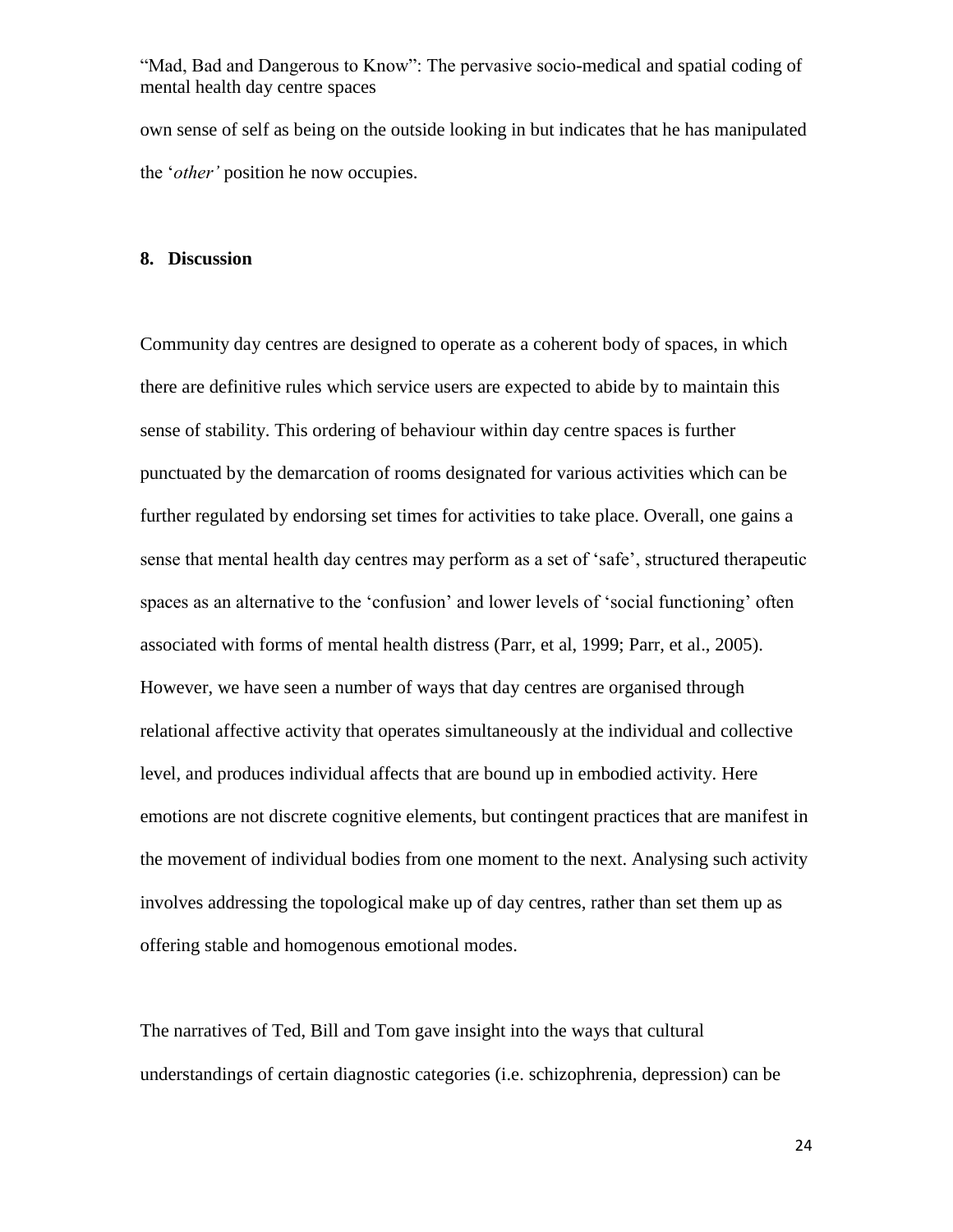used to order bodies as more or less 'ill', and as such work to increase (or decrease) power (i.e. "I'm not as ill as that person"). Such work is performed through associating specific kinds of embodied activity with diagnostic identity (i.e. rocking as a sign of schizophrenia), which segments the day centre space and exposes people to exclusionary practices. It is clear that at such time day centres are not spaces of unequivocal mutual support, despite attempts to present them as such. Indeed Bill's narrative, when analysed alongside the research diary entry gave a clear example of the contradictory work that can be performed when reflecting on one's own activity. Ted separated his own discursive and spatial service user identity as being fairly normative as opposed to others who displayed elements of distress through their bodily movements. Perhaps the exterior or the outer boundaries of the day centre may afford some service users to 'voice' their intolerance of others who do not appear to self-regulate their behaviours to comply with the group norms based on societal conventions.

In considering the importance of discursive and spatial-material practices at work in the ordering of service user experience in day centres, we argue that a Spinozist-informed conceptualisation of affect is valuable. This is because it allows us to analyse a multiplicity of forces present in the production of day centre space, and to do so in such a way that does not privilege or ignore individual embodied feeling. For instance, we saw how cultural discursive understandings of psychiatric diagnosis can be recruited by individual service users when accounting for their own, and others', activity in day centres. This is not just discursive practices at work, but also links directly to individual embodied activity. The discursive work deployed is entirely contingent on the bodies that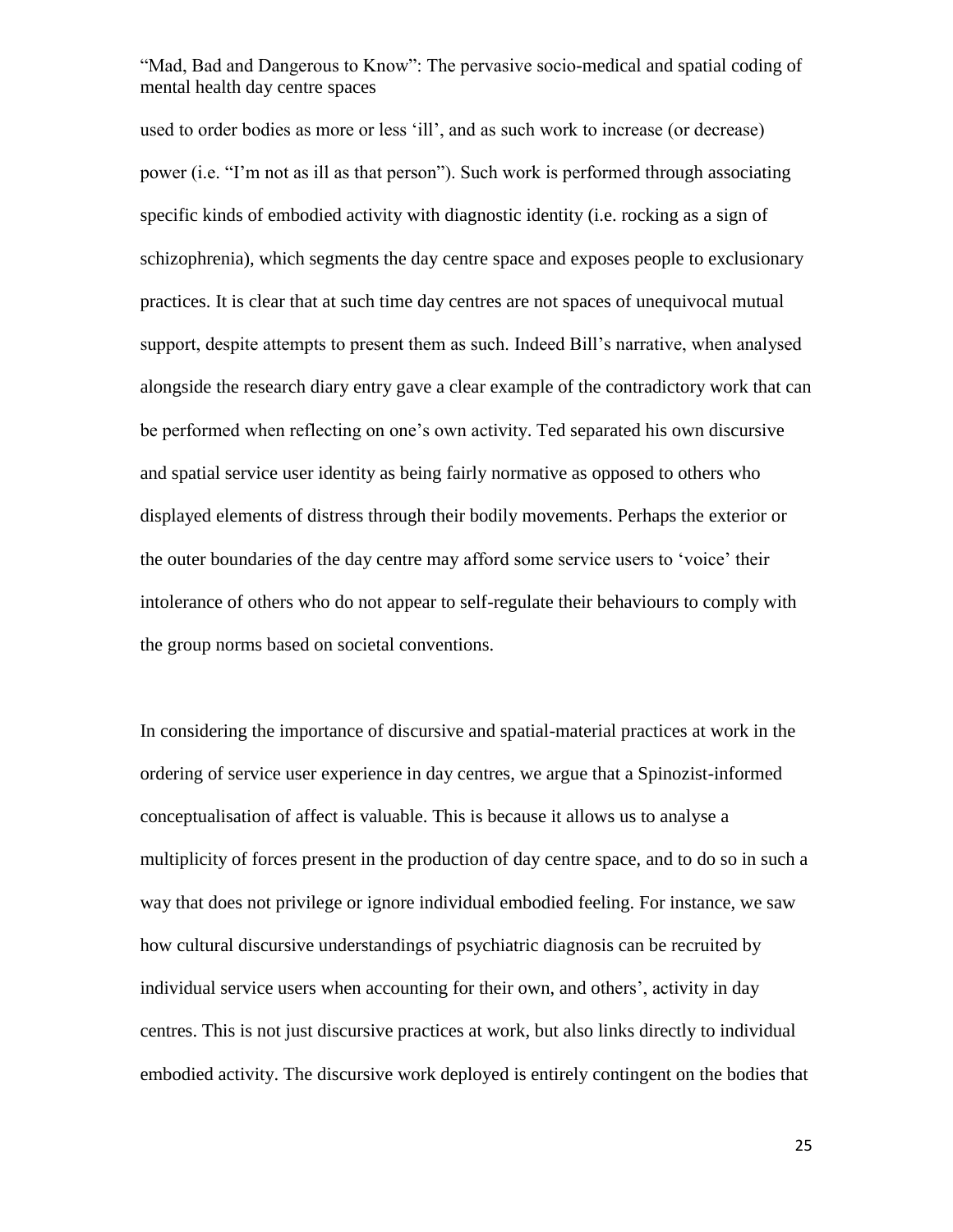populate day centres, and as such it become theoretically (and empirically) problematic to try to distinguish between the different orders. Spinoza's affect provides a conceptual route out of this conundrum, by directing us to focus on a relational understanding of experience, that follows the ways that patterns of affect flow through and shapes collective, individual, discursive and embodied practices. Such modes are not considered as pre-figured entities, but as products of affect.

To summarise, this paper has explored the ways in which day centres are spatially produced. What we have sought to do is to highlight the importance of day centres as key community spaces for service users, but not in such a way that only focuses on the spaces themselves as theoretical entities. Instead, the aim has been to highlight the indelible link between individual affective experiences, bodies and space, all bound up in and produced through a nexus of relations that are constantly (re)made. Here affective activity is vital, but not framed solely as an individual internal state. Spinoza's account of affect allows for this to be drawn out, but without losing the impact at an individual level. Moreover, affective activity is seen to be fundamentally contingent on the inter-relational patterns of embodied activity. This makes any theoretical or empirical distinction between individual and collective unhelpful and essentially out of kilter with the reality of service users' lived experiences.

#### **References**

Bentall, R. P. (1990). *Reconstructing Schizophrenia*. London: Routledge. Boyle, M. (2002). *Schizophrenia: A scientific delusion?* London: Routledge.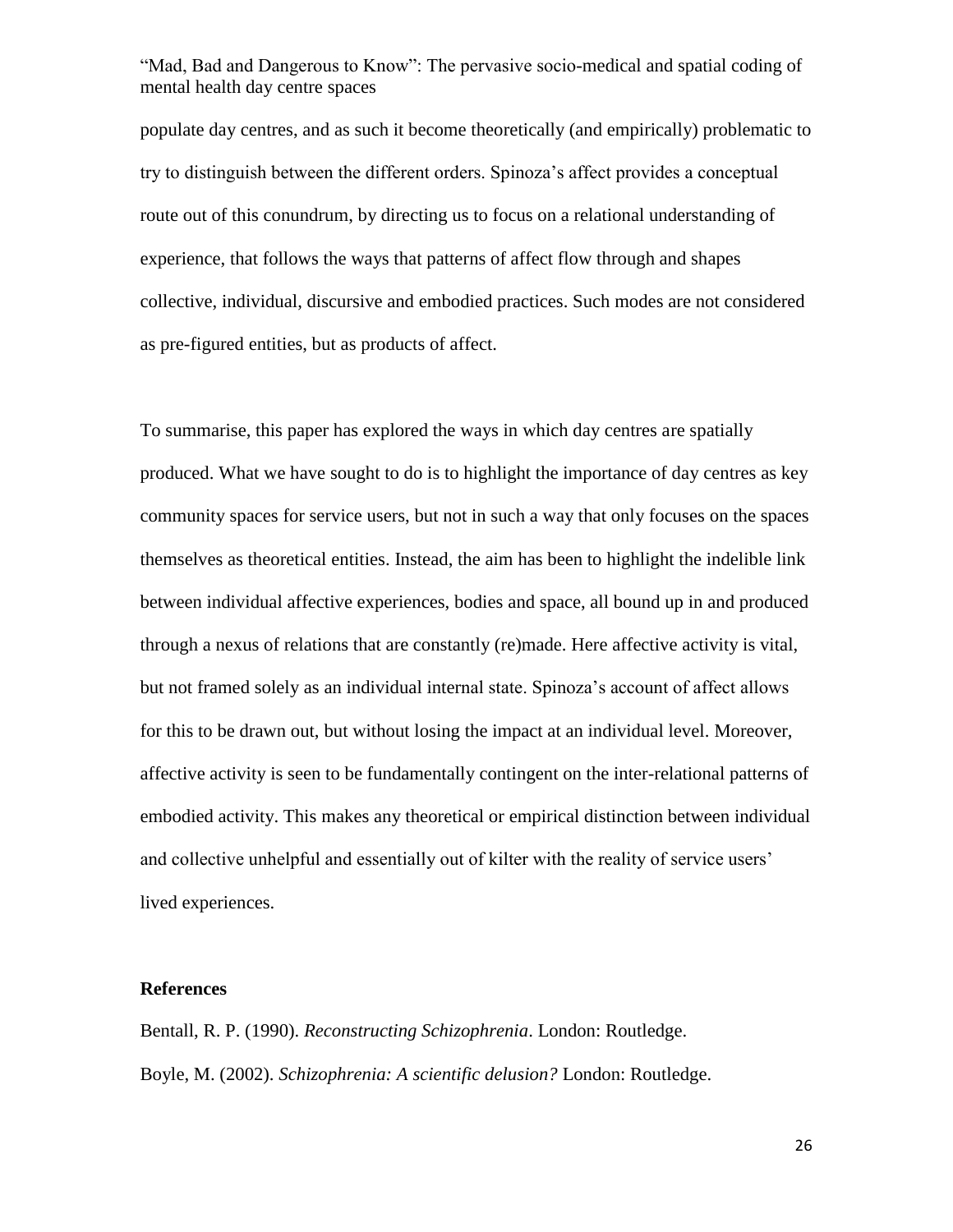Brinkman, S. (2014). Doing without data. *Qualitative Inquiry,* Advanced online publication

Brown, S. D. & Stenner, P. (2009). *Psychology without foundations: History, philosophy and psychosocial theory.* London: Sage.

Buchanan, I. (2006). Space in the Age of Non-Place. In I. Buchanan & G. Lambert

(Eds.), *Deleuze and Space* (pp. 16-35). Edinburgh: Edinburgh University Press Ltd.

Burton, N. (2009). *The Meaning of Madness*. Oxford: Acheron Press.

Cannon, M. H.. (2001). 'Highlights of this issue'. *British Journal of Psychiatry, 178*, 191.

Conradson, D. (2003). Spaces of care in the city: the place of a community drop-in centre. *Social & Cultural Geography, 4*(4), 507 - 525.

Crang, M., & Thrift, N. (2000). *thinking space*. London: Routledge.

Cromby, J., Harper, D. & Reavey. P. (2013). *Psychology, mental health and distress.*  Basingstoke, Palgrave.

Davidson, J. (2003) 'Putting on a face': Sartre, Goffman and Agoraphobic Anxiety in Social Space, *Environment and Planning D: Society and Space, 21* (1), 107-122.

Deleuze, G. (1988). *Spinoza: Practical philosophy.* Sanfrancisco: City Light Books.

Fogel, B. S. (1992). Psychological Aspects of Staying at Home. *Generations, 16*(2), 15 - 19.

Gatens, M. & Lloyd, G. (1999). *Collective imaginings: Spinoza past and present.*  London: Routledge.

Gregg. M. & Seigworth, G. (Eds.) *The affect theory reader.* Durham, NC: Duke University Press

Hacking, I. (1999). *The Social Construction of What?* London: Harvard University Press.